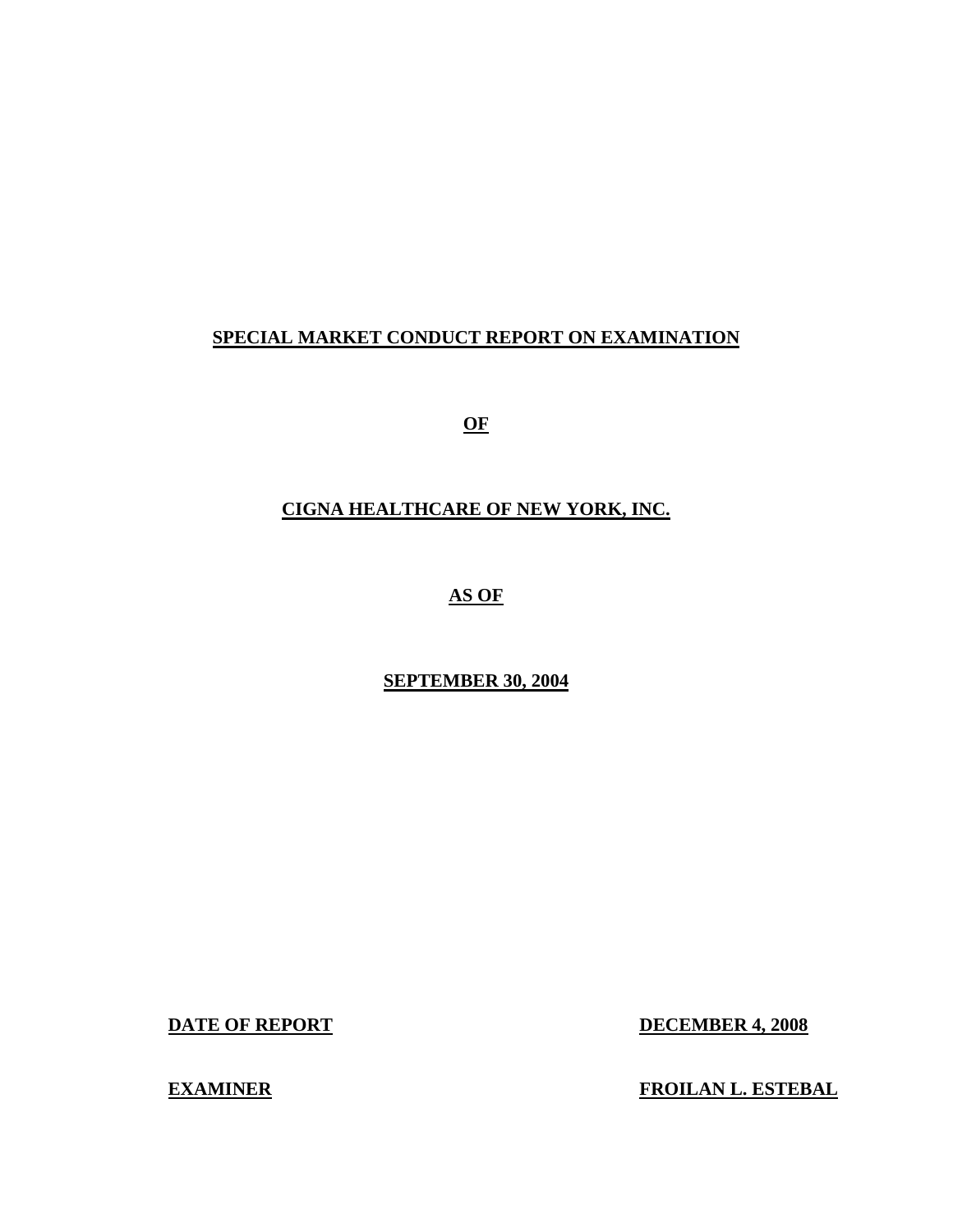# **TABLE OF CONTENTS**

# **ITEM NO.**

# **PAGE NO.**

| 1. | Scope of examination                                                                            | $\overline{2}$ |
|----|-------------------------------------------------------------------------------------------------|----------------|
| 2. | Description of Plan                                                                             | 3              |
| 3. | <b>Executive Summary</b>                                                                        | 4              |
| 4. | Underwriting and rating issues                                                                  | 5              |
|    | A. Misapplication of filed formula<br>B. Deviation from filed formula<br>C. Other rating issues | 6<br>9<br>14   |
| 5. | <b>Commission</b> issues                                                                        | 17             |
|    | A. Section 308 submissions<br>B. Excess commissions                                             | 17<br>18       |
| 6. | Circular Letter No. 9 (1999) - Adoption of<br><b>Procedure Manuals</b>                          | 21             |
| 7. | Circular Letter No. 26 (2000) - Point-of-Service<br>Products                                    | 22             |
| 8. | Department Regulation No. 152                                                                   | 23             |
| 9. | Summary of comments and recommendations                                                         | 25             |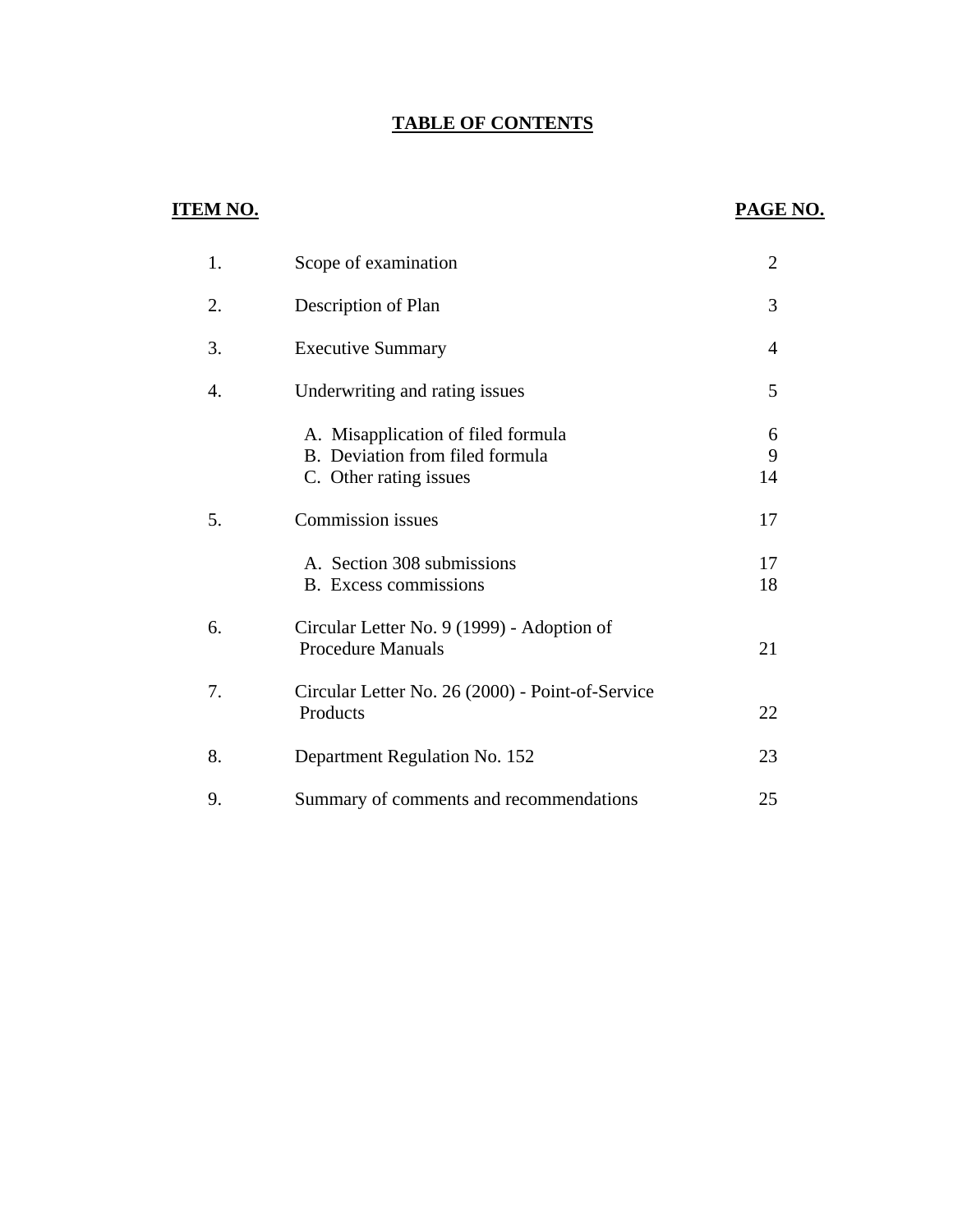

25 BEAVER STREET STATE OF NEW YORK INSURANCE DEPARTMENT NEW YORK, NEW YORK 10004

**David A. Paterson** Eric R. Dinallo Governor **Superintendent** Superintendent Superintendent Superintendent Superintendent Superintendent Superintendent

December 4, 2008

Honorable Eric R. Dinallo Superintendent of Insurance Albany, New York 12257

Sir:

Pursuant to the provisions of the New York Insurance Law and acting in accordance with the instructions contained in Appointment Number 22091, dated September 11, 2003, attached hereto, I have made a special market conduct examination into the affairs of CIGNA HealthCare of New York, Inc., a for-profit health maintenance organization licensed pursuant to the provisions of Article 44 of the New York Public Health Law. The following report thereon is respectfully submitted.

The examination was conducted at the offices of CIGNA HealthCare of New York, Inc. located at 900 Cottage Grove Road, Bloomfield, Connecticut, and 145 East 45<sup>th</sup> Street, New York, New York.

Wherever the terms the "Plan" or "CHCNY" appear herein, without qualification, they should be understood to refer to CIGNA HealthCare of New York, Inc.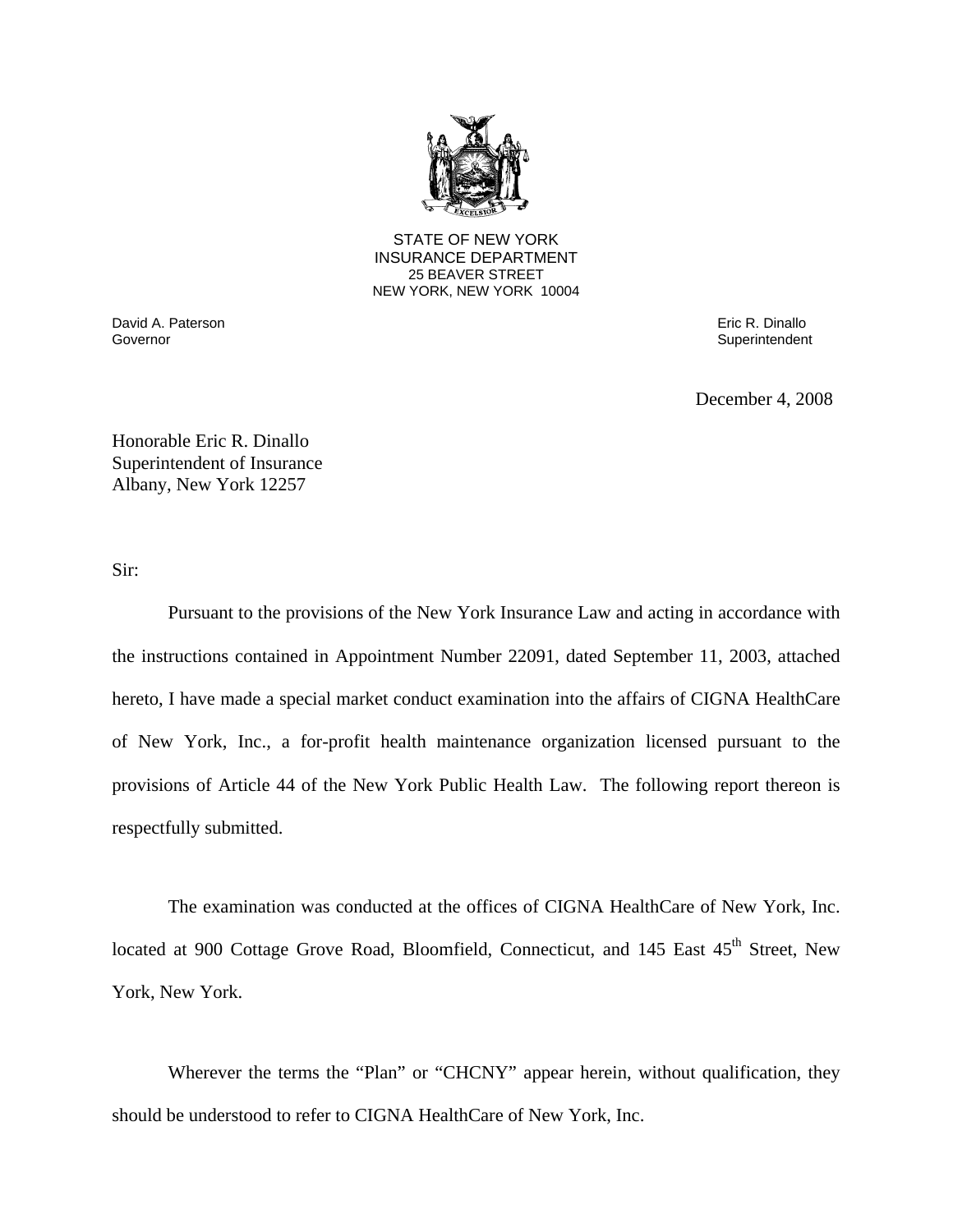#### **1. SCOPE OF EXAMINATION**

<span id="page-3-0"></span>This special market conduct examination was conducted to review compliance with Section 4308(b) of the New York Insurance Law and Department Regulation No. 62 ((11 NYCRR 52) – "Minimum Standards for the Form, Content and Sale of Health Insurance..."). The examination focused upon CHCNY's rating practices for its large group experience rated business and entailed a review of the compensation for agents and brokers involved with the selling of this product. The examination covered the period January 1, 2003 to September 30, 2004, however, transactions prior to and subsequent to this period were reviewed where deemed appropriate.

The examination encompassed a review of the point-of service ("POS") product offered jointly by CHCNY and its affiliate, Connecticut General Life Insurance Company ("CGLIC"), an authorized insurer licensed pursuant to the laws of Connecticut. CHCNY utilizes an experience rating formula for its POS product that blends experience-based rates (out-of-network benefits covered by CGLIC) with adjusted community rates (in-network benefits covered by CHCNY).

 or description. This special report on examination is confined to comments on those matters which involve departures from laws, regulations or rules, or which are deemed to require an explanation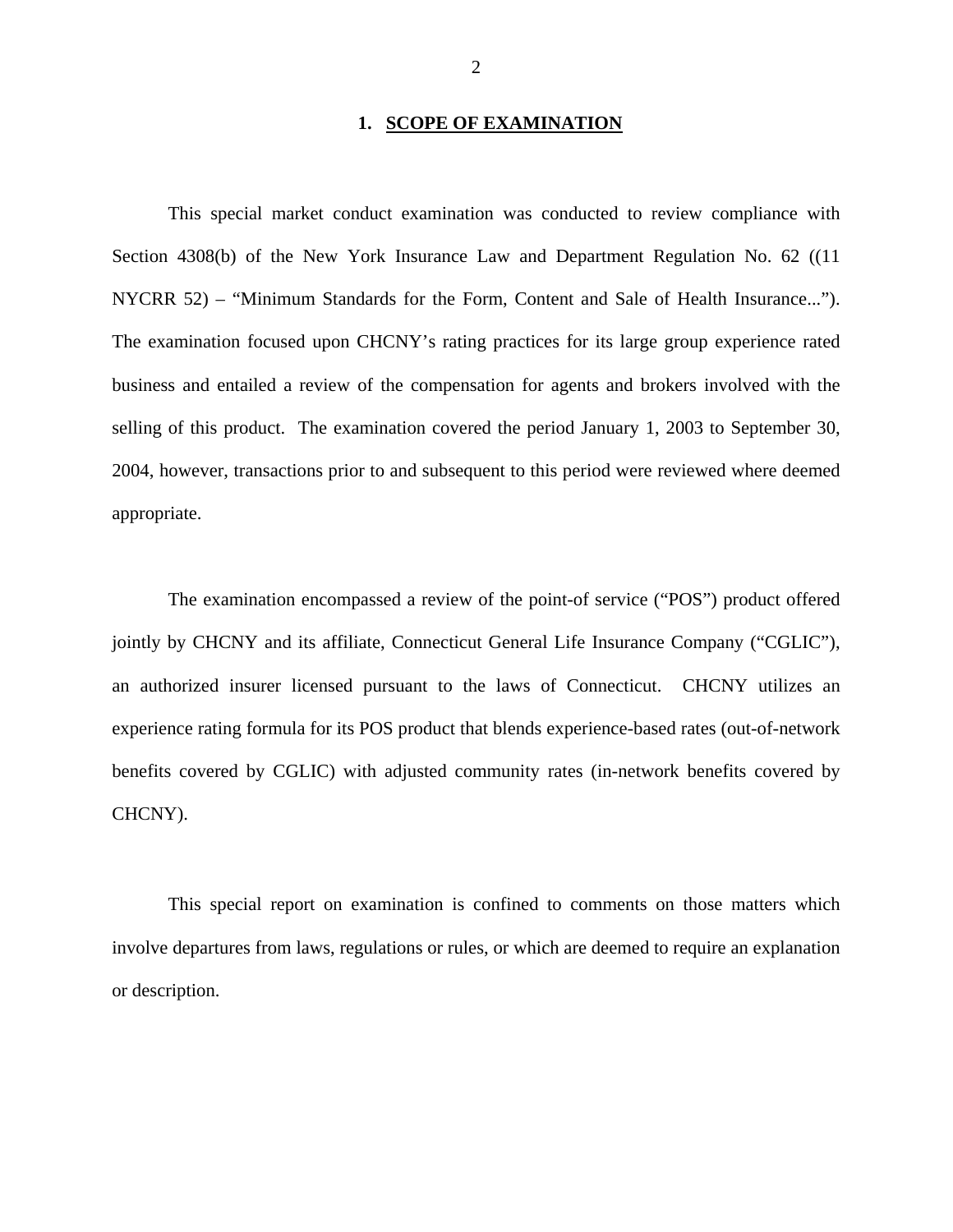#### **2. DESCRIPTION OF PLAN**

<span id="page-4-0"></span>The Plan is a for-profit health maintenance organization ("HMO") licensed pursuant to the provisions of Article 44 of the New York Public Health Law. It commenced operations on October 1, 1986. The Plan filed an application for a Certificate of Authority on May 14, 1985, which was granted by the New York State Department of Health, effective July 30, 1986. On July 1, 1987, the Plan attained federal qualification under Title XIII of the Public Health Service Act, however, the Plan voluntarily relinquished its federal qualification, effective July 1, 1995.

Effective June 20, 1991, the Plan's name was changed to CIGNA Health Plan of New York, Inc. On July 1, 1992, the Plan was granted a Certificate of Authority to operate a health maintenance organization ("HMO") in the five boroughs of New York City, as well as in the counties of Nassau, Suffolk, Orange, Putnam, Rockland and Westchester in New York State. It operates as an Independent Practice Association ("IPA") model HMO. On September 10, 1993, the Plan's name was changed to CIGNA HealthCare of New York, Inc., and on December 18, 2000, the New York State Department of Health approved a merger of Healthsource HMO of New York, Inc., an affiliated company, into the Plan, effective June 30, 2001.

The Plan is a wholly-owned subsidiary of Healthsource, Inc. (the Parent), which is a wholly-owned subsidiary of CIGNA Health Corporation (CHC), a subsidiary of CIGNA Corporation, which is an indirectly wholly-owned subsidiary of CIGNA, Inc.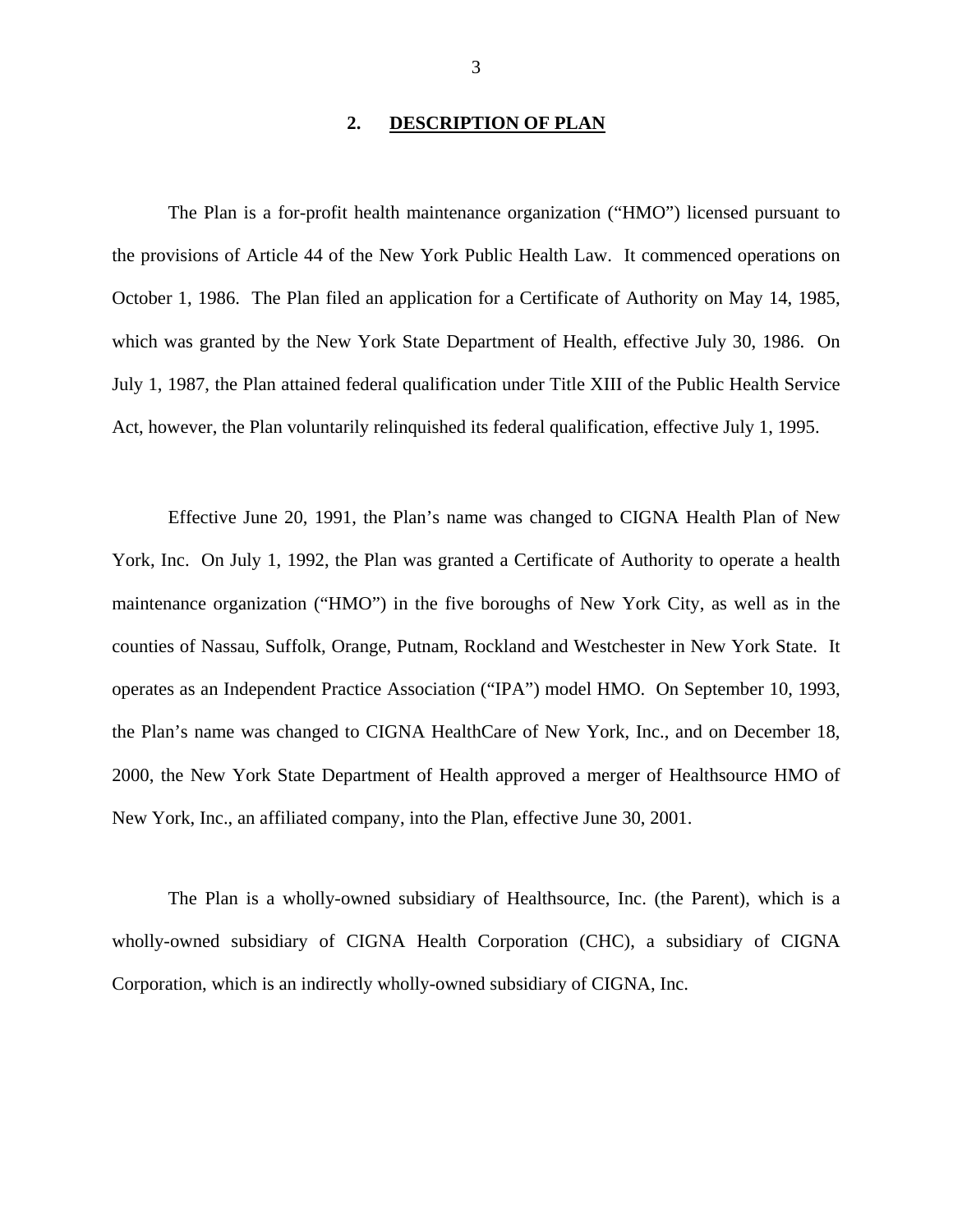### **3. EXECUTIVE SUMMARY**

<span id="page-5-0"></span>The results of this examination revealed certain operational deficiencies that indicate areas of weaknesses that directly impacted CHCNY's compliance with the New York Insurance Law, the New York Public Health Law, and related Regulations. Examples of these include the following:

- CHCNY violated Section 4308(b) of the New York Insurance Law and Part  $52.40(g)(1)$  of Department Regulation No. 62 (11 NYCRR 52) when it failed to act in accordance with its experience rating formula filed with the Department.
- CHCNY violated Section 4308(b) of the New York Insurance Law and Part  $52.40(g)(1)$  of Department Regulation No. 62 (11 NYCRR 52) when it applied factors that were not in its filed formula and when it failed to apply the factors as stated in the filed formula.
- CHCNY violated Section 4308(b) of the New York Insurance Law and Part  $52.40(g)(1)$  of Department Regulation No. 62 (11 NYCRR 52) when it allowed a rate cap/guarantee, or charged a rate other than the filed rate.
- CHCNY violated Part 52.42(e) of Department Regulation No. 62 (11 NYCRR 52.42(e)) when it paid commissions in excess of the prescribed four percent (4%) limitation.
- CHCNY failed to comply with the requirements of Circular Letter No. 9 (1999) "Adoption" of Procedure Manuals", when its board of directors failed to obtain the requisite certification that there was proper oversight of certain of the Plan's operations, including its underwriting and rating functions.
- CHCNY's failed to comply with the requirements of Circular Letter No. 26 (2000) "Pointof-Service Products", when its board of directors failed to formally adopt an experience rated formula for use in rating the in-network component of its large group point-of-service product.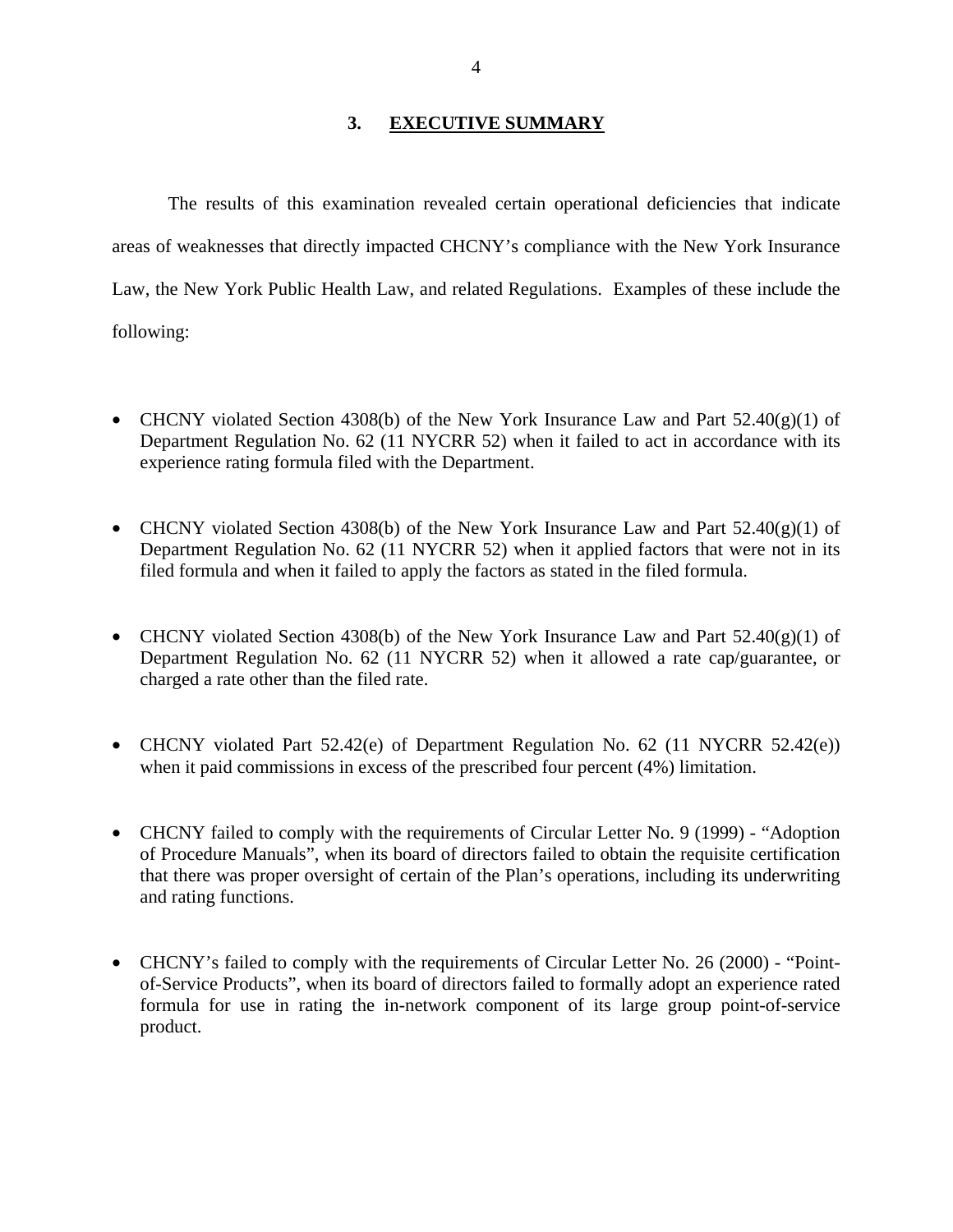#### **4. UNDERWRITING AND RATING ISSUES**

<span id="page-6-0"></span>A review of CHCNY's large group experience rating practices and policies was performed to determine compliance with Section 4308(b) of the New York Insurance Law and Department Regulation No. 62 (11 NYCRR 52). The examination encompassed a review of a randomly selected sample of 20 contracts for the point-of-service (POS) product offered jointly by CHCNY and CGLIC. The sample included new and renewal business.

It should be noted that the purpose of this examination was to review CHCNY's compliance with Department statutes and verify CHCNY's conformity with its filed rating formula and underwriting guidelines. Thus, the examiner reviewed the underwriting files and supporting documentation for the sampled contracts in order to determine compliance with applicable statutes and the Plan's own underwriting guidelines, as well as the experience rating formula it submitted to the Insurance Department ("Department").

The Department's Health Bureau actuarial unit was also provided with copies of the underwriting files for the sampled contracts selected by the examiner. During its review, the actuarial unit determined that in some instances CHCNY used factors that did not conform with the factors built into its experience rating POS formula ("formula") filed with and approved by the Department. Additionally, the review revealed that during the rating process, CHCNY applied features that were not included as part of the formula filed with the Department.

The issues discussed above can be apportioned into two main categories of examination findings, "Misapplication of Filed Formula" and "Deviation from Filed Formula"; these are detailed below as follows: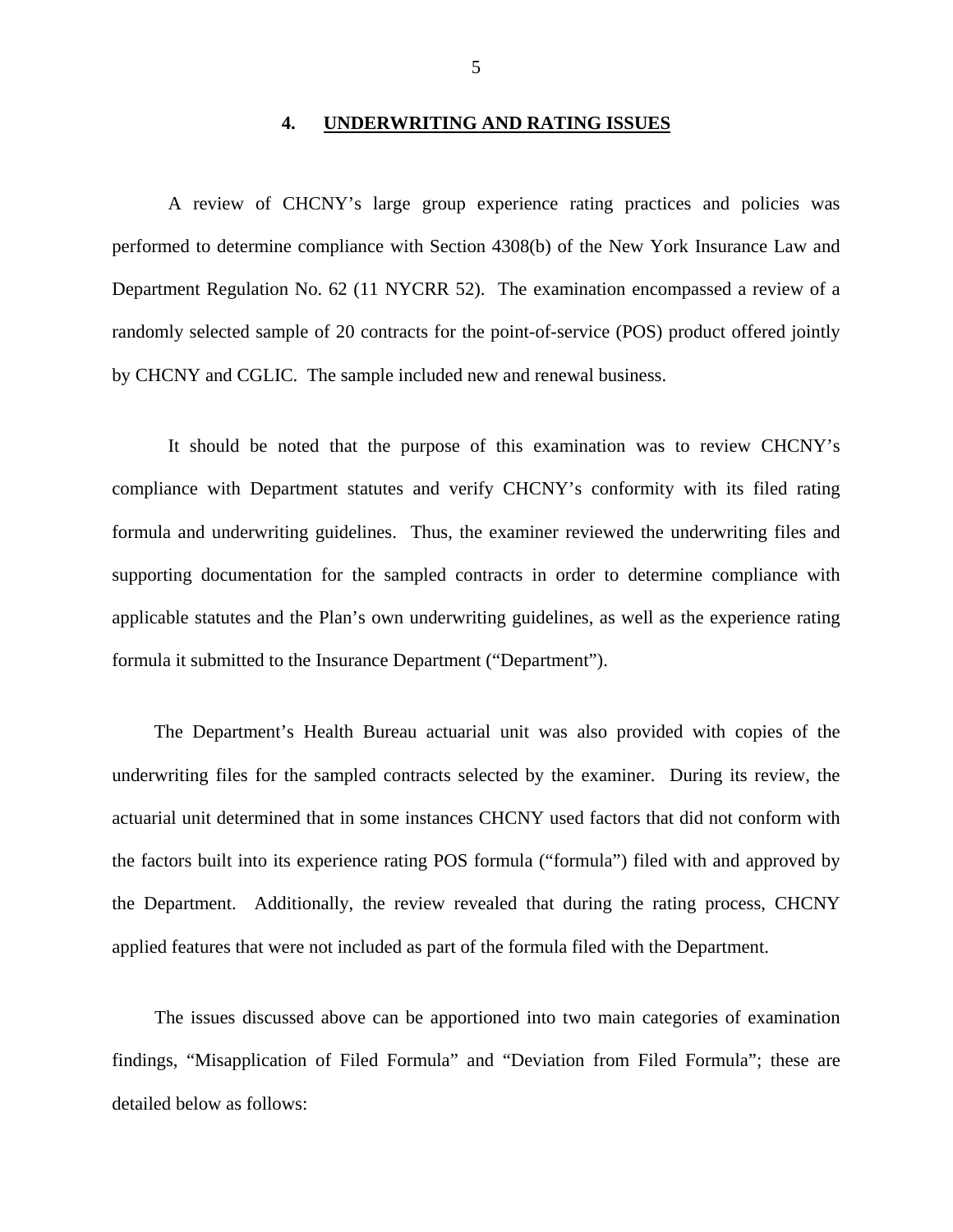#### <span id="page-7-0"></span>A. Misapplication of Filed Formula

The formula contains factors for specific components therein, but the actual factors being used by CHCNY in its application of the formula to new and renewal accounts did not match the factors in the formula on file with the Department. The examiner and the Department's actuarial unit determined that there were four (4) aspects of CHCNY's experience rating formula on file with the Department, for which the actual factors used in renewal calculations by the Plan were different from the ones in the filed formula.

These are described as follows:

(i) "Annual Trend Rates" were used by CHCNY to project the incurred claims for the mid-point of the most recent claims experience period to the mid-point of the period of applicability for the prospective premium rates. These annual trends are specific, resembling the annual trend rate of +13.9% submitted by CHCNY in the first quarter of 2004, and the annual trend rate of +14.5% submitted by CHCNY in the second quarter of 2004.

A review of the sampled group accounts indicated that CHCNY was using annual trend rates that differed from the ones in its formula filed with the Department.

(ii) "Stop-Loss Pooling Charges" were used by CHCNY to eliminate or reduce the impact of large dollar claims on actual accounts. The excess of actual claim amounts over a preestablished amount (e.g. \$50,000 or \$250,000) were eliminated from the claims experience data on accounts with such claims, and a pooling charge was added to all accounts for the selected pre-established pooling level.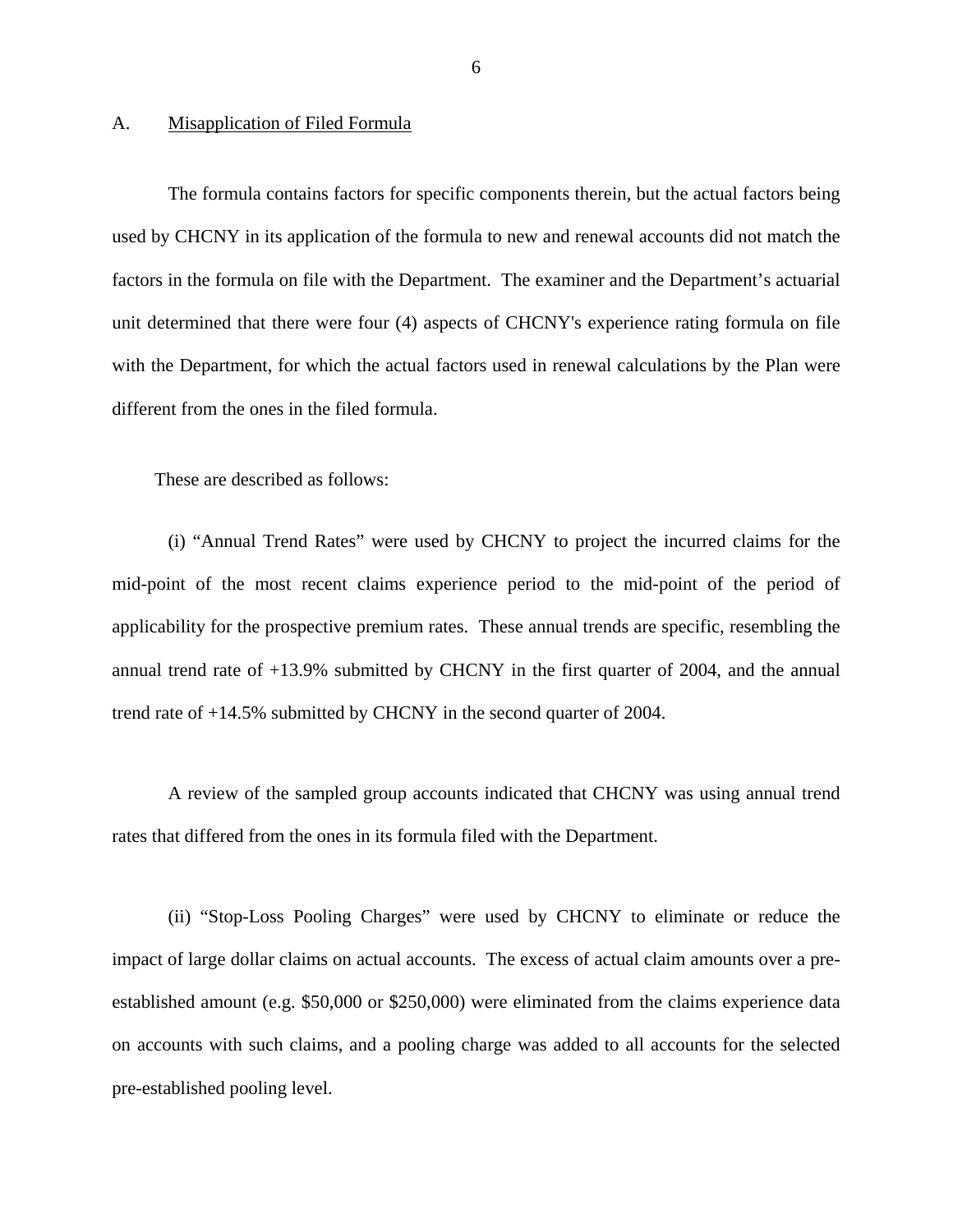A review of the sampled accounts indicated that CHCNY used stop-loss pooling charges that varied from the stop-loss pooling charges contained in its formula filed with the Department.

(iii) "Retention Percentages" were used by CHCNY to convert projected incurred claims to required premiums for the incoming renewal period. These percentages were referred in CHCNY's filed formula as medical cost ratios ("MCRs"). The projected incurred claims were then divided by such retention percentages by CHCNY; this had the impact of adding a provision to reflect the retention for expenses and profit to the incurred claims.

In CHCNY's filed formula, the retention factors are indicated as a fixed factor for all accounts. A review of actual accounts indicated that CHCNY varied the retention factors by account, based on certain criteria (e.g. the size of the account as determined by the number of covered subscribers). In addition, it appeared that CHCNY was varying the factors for a given account, using terms like "soft target" and "hard target".

(iv) "Credibility Factors" were used by CHCNY to blend the two main components of the experience rated formula, which are the projected incurred claims based on the actual experience period and the projected incurred claims incorporated in its manual premium rates. Such credibility factors are set for the projected incurred claims based on the actual experience period. These factors are typically small, such as 20% for small accounts, and increase with the size of the account, typically reaching a level of 100% for accounts with 1,000 or more subscribers. The factors applied to the "non-credible item", the projected incurred claims from its manual rates, are 100%, less the credibility factor applied to the "credible item" noted above.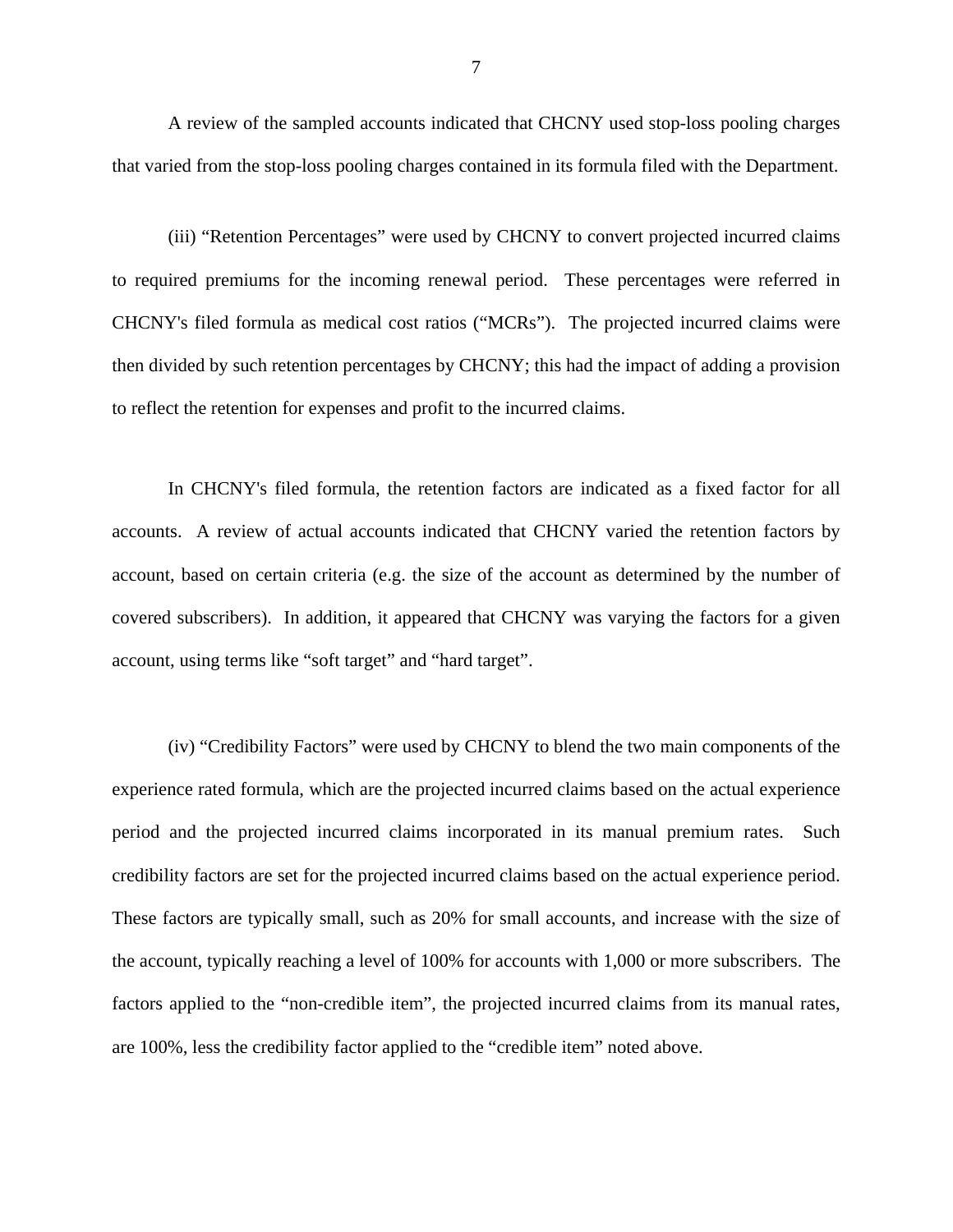A review of the sampled accounts by the examiner and the Department's actuarial unit indicated that CHCNY used credibility factors which did not correspond to the factors described in its formula on file with the Department.

Section 4308(b) of the New York Insurance Law states in pertinent part:

"No corporation subject to the provisions of this article shall enter into any contract unless and until it shall have filed with the superintendent a schedule of the premiums or, if appropriate, rating formula from which premiums are determined, to be paid under the contracts and shall have obtained the superintendent's approval thereof…"

Part  $52.40(g)(1)$  of Department Regulation No. 62 (11 NYCRR 52) states:

"(g) The following rules shall apply to the adjustment of the rate of premium based on the experience of any contract of master group insurance as provided for under section  $4305(a)$ , (b) or (c) of the Insurance Law:

(1) Contracts of master group insurance may be experience-rated only in accordance with a formula or plan previously furnished to the department. Such formula or plan shall include a retention designed to provide for a contribution to surplus."

It is recommended that CHCNY comply with the requirements of Section 4308(b) of the New York Insurance Law and Part  $52.40(g)(1)$  of Department Regulation No. 62 by utilizing the annual trend rates, stop-loss pooling charges, retention percentages and credibility factors as contained in its formula submitted to and approved by the Superintendent.

It is recommended that CHCNY comply with the requirements of Section 4308(b) of the New York Insurance Law and Part  $52.40(g)(1)$  of Department Regulation No. 62 by charging rates that are based on strict adherence to the provisions of its experience rating formula filed with and approved by the Superintendent.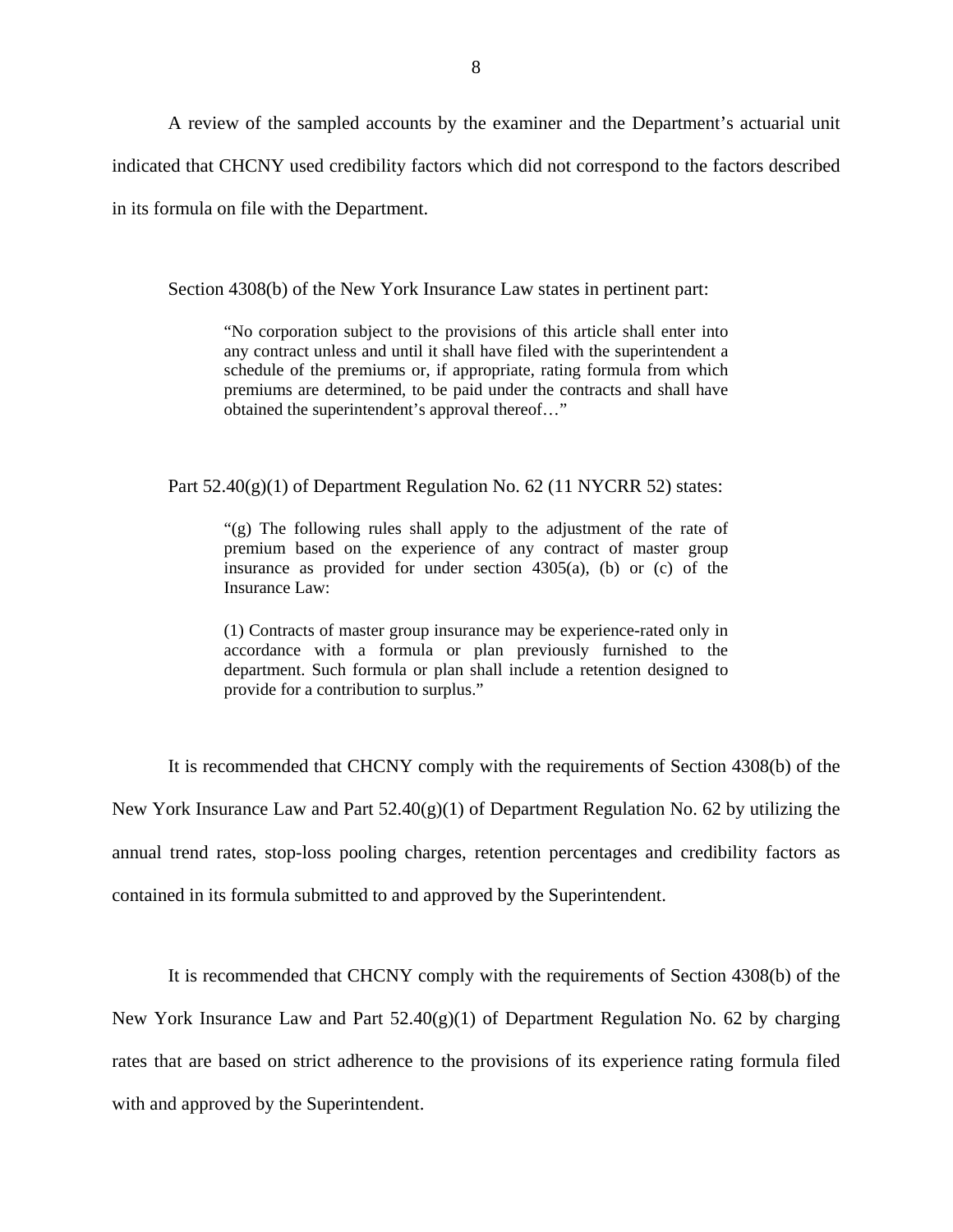#### <span id="page-10-0"></span>B. Deviation from Filed Formula

The formula on file with the Department does not allow for the application of certain "adjustments" that were used in the rating process of several accounts by CHCNY. The examiner and the Department's actuarial unit specifically identified seven adjustments utilized by CHCNY during the application of its experience rating formula, which were not incorporated in the formula filed with the Department. These are described as follows:

(i) "Demographic Adjustments" were used by CHCNY to "correct" for the differences in the demographic data (e.g. distribution by age, sex and dependent status) between the experience period and the period for which premium rates were determined. CHCNY never included in its filed formula, the use of such demographic adjustment factors, nevertheless, a review of CHCNY's underwriting folders revealed that it used such factors.

(ii) "Adjustments for Shift in Membership" were used by CHCNY to "normalize" the difference in the membership information between the experience period and the period for which premium rates were determined. This adjustment complements item (i) above, Demographic Adjustments. CHCNY never included in its filed formula, the use of such factors for shifts in membership, nevertheless, a review of CHCNY's underwriting folders revealed that it used such factors.

(iii) "Underwriting Discretion Scorecard" ("Scorecard") was used by CHCNY to establish adjustments to the premium rates determined by the formulated process to reflect favorable and unfavorable situations prevailing on specific accounts. Typically, it established a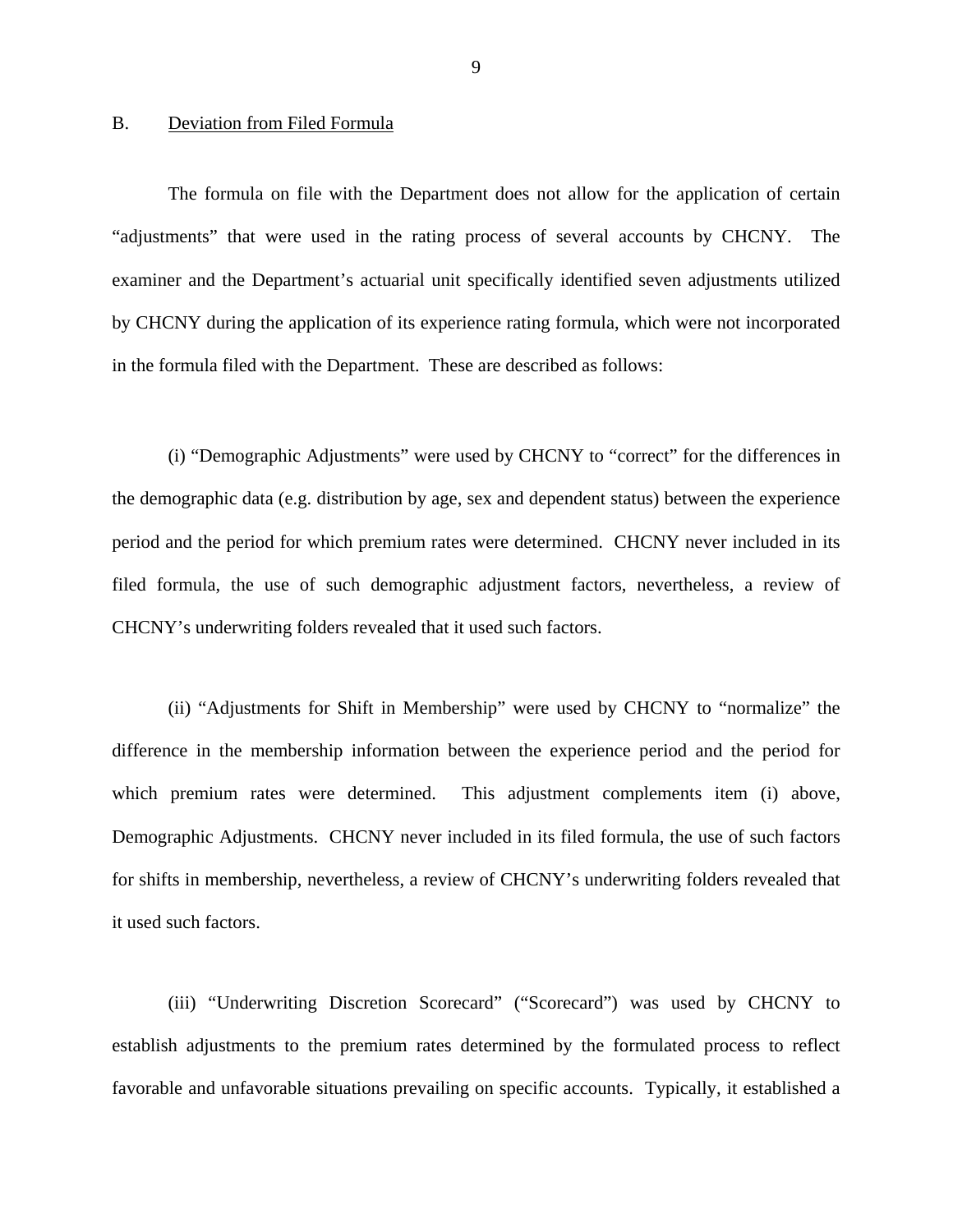series of 10 to 12 criteria on which an account would be evaluated and assigned points for each criterion, with positive points for a favorable situation and negative points for an unfavorable situation. The point values were added for all criteria evaluated and specific adjustments were introduced in the premium rates (e.g. a reduction in premium rates for a positive sum total of all points and vice versa). Although this Scorecard was designed to result in either an increase or decrease to rates, none of the Scorecard adjustments reflected in the files selected for review by the Department resulted in an increased rate.

In addition, the review revealed that the Plan did not always apply the result developed from the Scorecard system. It was noted that the review of one underwriting file revealed that the Scorecard resulted in a discount, however, for reasons not documented or explained by the Plan, it was decided that the group would not get the benefit of the Scorecard discount. The Plan stated that in 2003 and 2004, the Scorecard was not always applied to renewals. The Scorecard was used only at the "discretion" of the underwriter(s).

The Plan did not include the Underwriting Discretion Scorecard adjustment in its rate filing to the Department.

(iv) "Bank Account" was a term used when the Plan utilized what it referred to as the underwriters' "bank account", which is a method used for instances when the sale of a large group renewal policy results in a shortage of premiums. The bank account is not a bank account in the traditional sense, but rather an internal accounting mechanism developed for the underwriters for the purpose of gauging a group's performance, versus overall profit targets.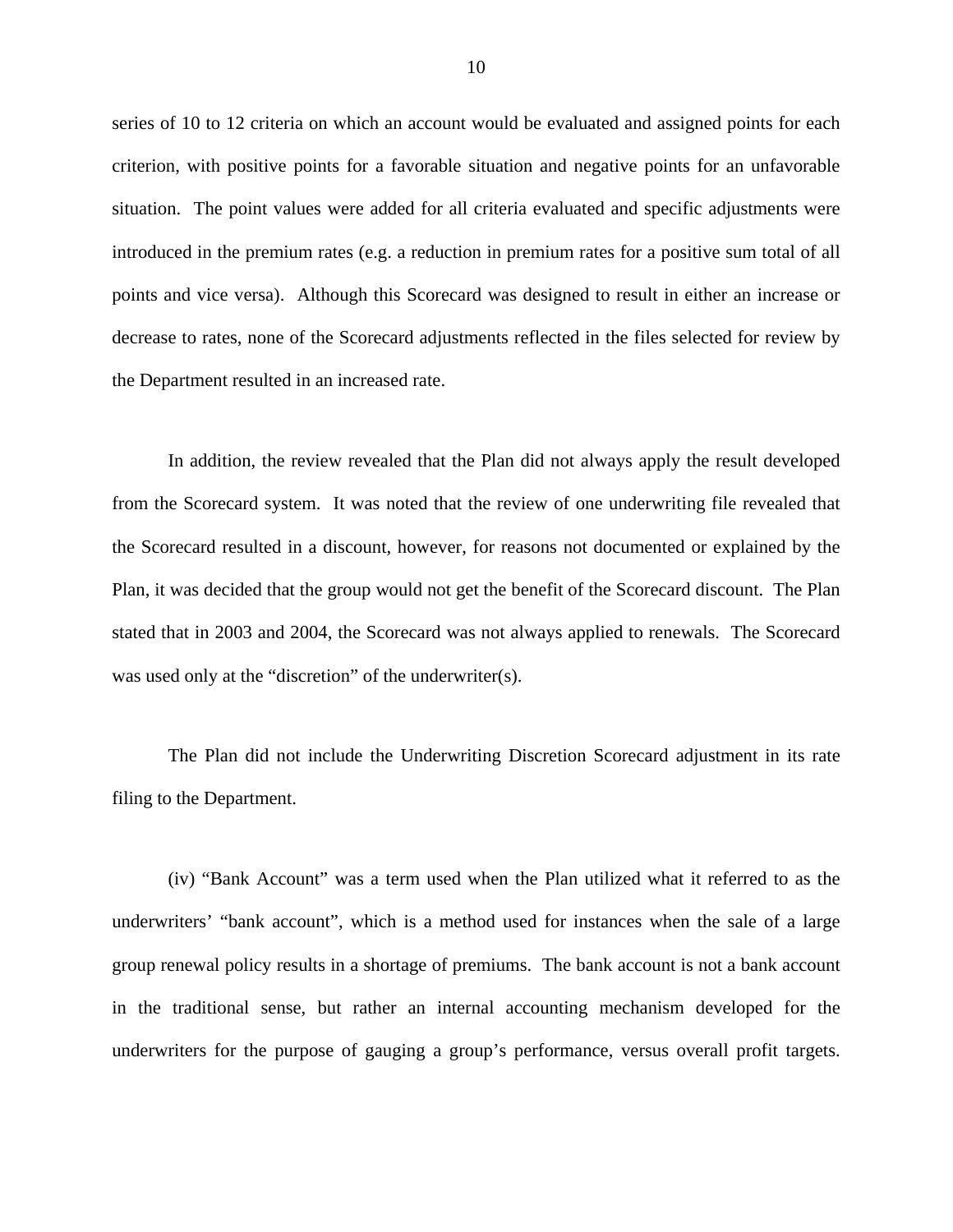CHCNY's underwriters stated that the bank account is the "last resort" utilized, in the event that a group does not accept the final quoted rate and requests further rate reduction.

In many of the cases reviewed, the underwriters requested that the positive margins in the bank account be used for the purpose of keeping the sale and not losing the policy to a competitor. Using the funding of the bank account results in a policy renewal sold below CHCNY's acceptable target profit range and may or may not be approved by management. However, upon approval by senior officers, the final rate can be reduced even further.

This process is a form of discretionary discounting of the rate and was not part of the experience rate formula filed with the Department.

(v) "Renewal Strategy Rate Adjustments" were described in a one-page memorandum dated March 18, 2005 from CHCNY, as a strategy used by CHCNY in the implementation of its renewal calculations. Its quoted purpose is to optimize earnings and persistency results. Such strategy relies heavily on the ratio of Billed premium rates to Experience Adjusted Manual premium rates, referred to as "BEAM".

on this strategy, accounts receive targeted rate actions based on experience, size and status. The size of the pre-renewal BEAM was used by CHCNY to determine the targeted rate action and the target ending BEAM. This strategy also includes minimum rate actions. Based CHCNY never filed in its formula with the Department for the use of such adjustments; nevertheless, CHCNY used such process in its renewal calculations.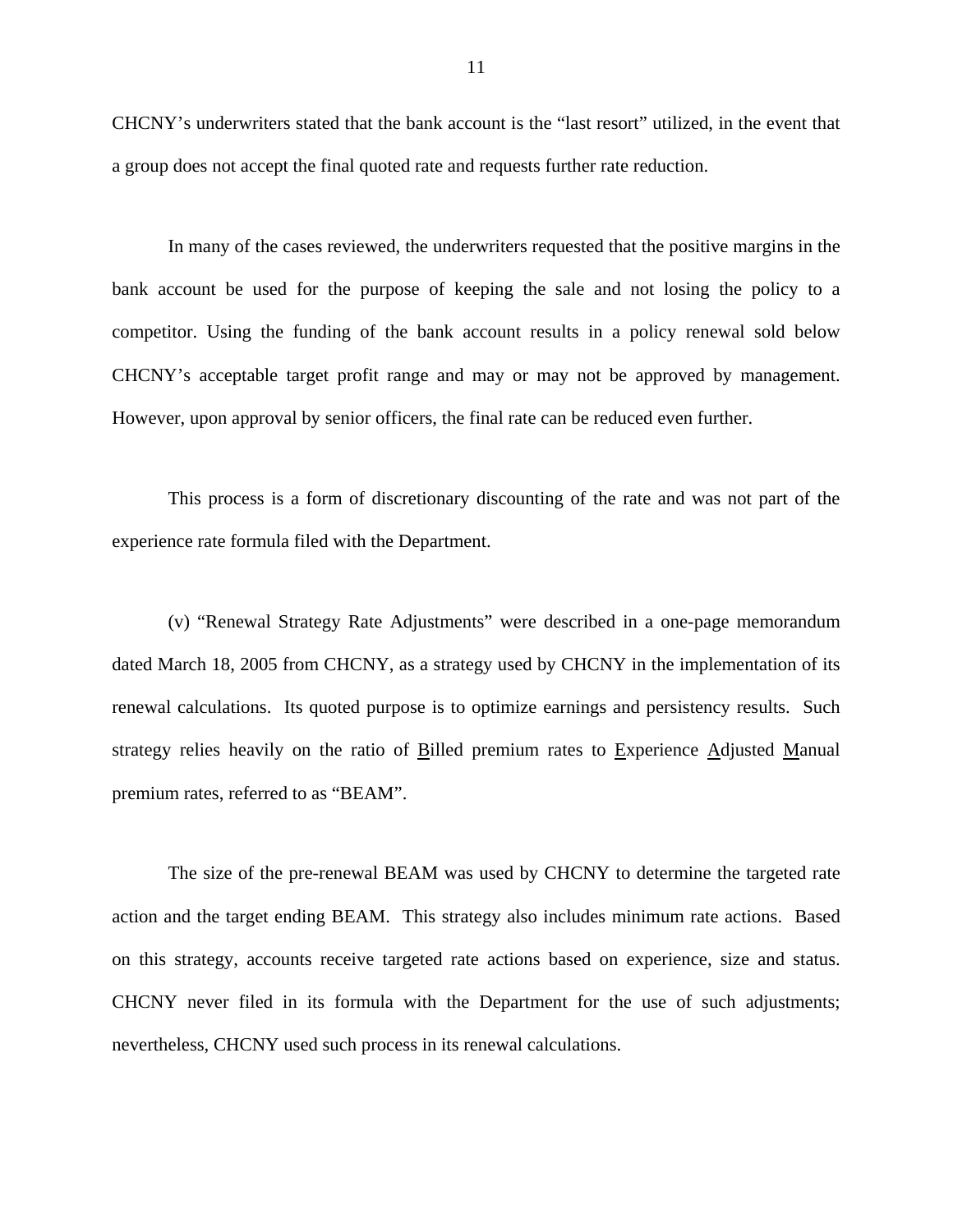(vi) "Rate Guarantees" were evidenced during the review of the underwriting folders. It was determined that there were some indications of a rate guarantee structure, under which a renewal rate action on a given account would be capped at a certain percentage increase, based on the account's loss ratio. For example, for an account with a loss ratio between 85% and 90%, the premium rate increase was guaranteed not to exceed 29.9%. In addition, there were some other rules as to how an account qualified for a guaranteed rate increase (e.g. at least 150 subscribers, member cost sharing, underwriters' score of at least 10 points).

It was also noted during the review of the sampled underwriting files that the Plan offered a conditional rate guarantee. This rate guarantee was offered when certain conditions were met by the groups. The rate guarantee model was based primarily on the medical cost ratio ("MCR"), whereby guidelines were set showing the maximum rate increase that could result, dependent upon the actual MCR. Based on the model, the lower the actual MCR, the lower the limits would be for the rate increase. Further, it was revealed that rate caps were not offered to all groups. The guarantee model was only offered upon request, or when further "persuasion" was necessary to secure a sale.

Although there was minimal information available to the examiner regarding the rate guarantee structure, there was enough information to indicate that there was a formal process in place for this arrangement. CHCNY's filed formula did not contain a rate guarantee structure; nevertheless, CHCNY used such process in its renewal calculations.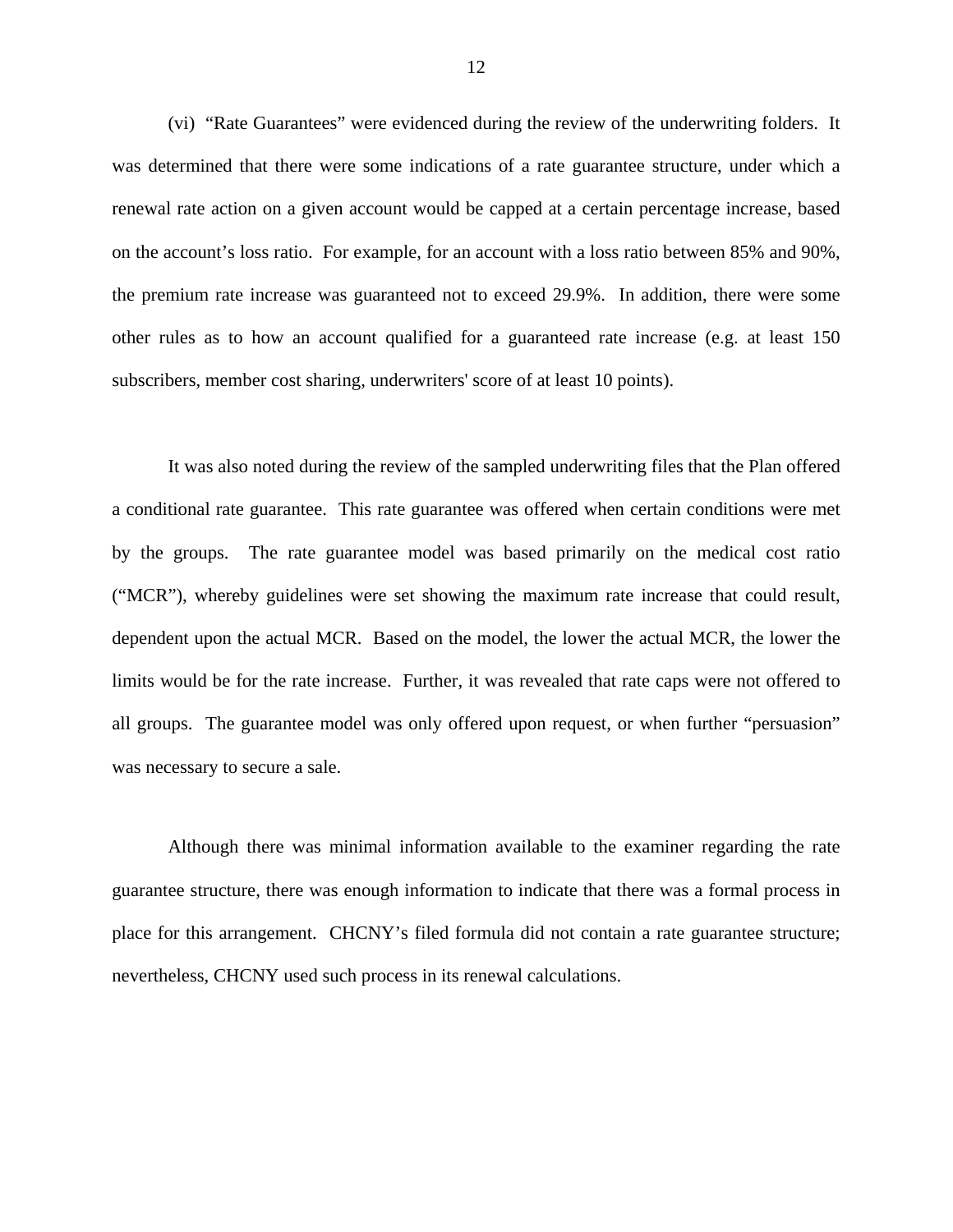(vii) "Manual Premium Rates" did not apply to the experience rating formula by itself, although they apply to the manual premium rate scale used in the blending of the experience incurred claims and the incurred claims incorporated in the manual premium rates.

CHCNY's manual premium rates are revised monthly. However, in its correspondence to the Department, CHCNY detailed that it revised its premium rates on a quarterly basis, with no indication that the premium rates actually used were changed on a monthly basis.

The abovementioned seven adjustment factors should not have been included in CHCNY's large group experience rating process since they were not included in the formula filed with and approved by the Department.

It is recommended that CHCNY discontinue the use of any component of its large group experience rating process that was not filed with the Department and approved by the Superintendent.

It is recommended that all features utilized by CHCNY during its rating of large group experience rated policies be filed with the Department for approval according to the requirements of Section 4308(b) of the New York Insurance Law and Part  $52.40(g)(1)$  of Department Regulation No. 62.

It is recommended that CHCNY consistently apply all aspects of its experience rating formula to all of its prospective groups.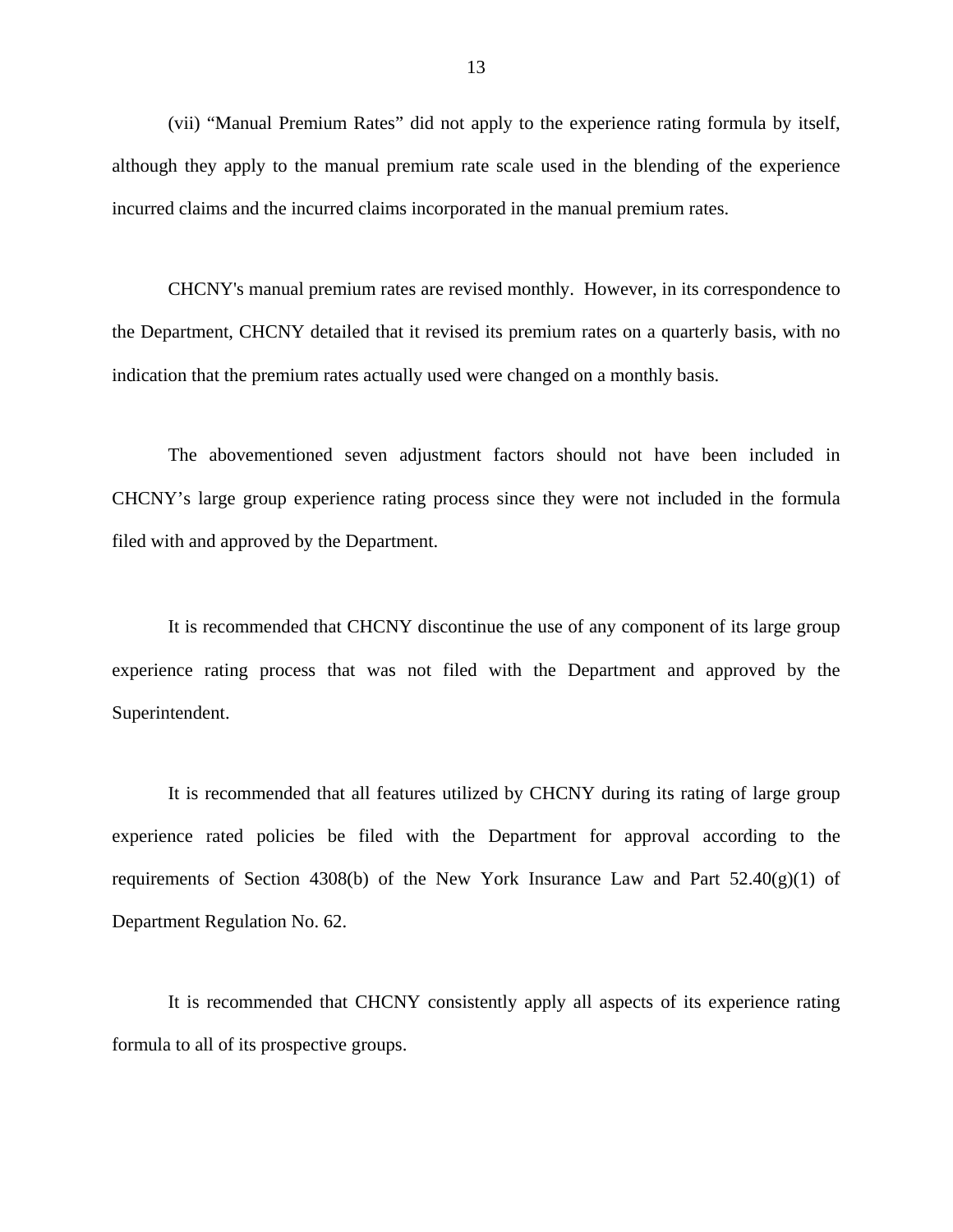<span id="page-15-0"></span>It is recommended that CHCNY comply with Section 4308(b) of the New York Insurance Law and Part  $52.40(g)(1)$  of Department Regulation No. 62 by not utilizing rate caps or other similar designs in its experience rating formula, unless they have been submitted to and approved by the Superintendent.

It is again recommended that CHCNY comply with the requirements of Section 4308(b) of the New York Insurance Law and Part  $52.40(g)(1)$  of Department Regulation No. 62 by charging rates that are based on strict adherence to the provisions of its experience rating formula filed with the Department and approved by the Superintendent. Further, it is recommended that CHCNY consistently apply all aspects of its experience rating formula to all of its prospective groups.

#### C. Other Rating Issues

In addition to the items detailed above, the examiner uncovered other practices that affected CHCNY's rates, but which were not addressed in its experience rating formula filed with the Department. These are detailed as follows:

Based on discussions with CHCNY's underwriting personnel and observations of the underwriting folders by the examiner, it was determined that all of the underwriters for CHCNY are allowed to reduce the final rate of a renewal or first year policy by one percent, which is based solely on the underwriters' discretion. This form of subjective judgment, observed in several underwriting cases reviewed, requires no further authorization. There are no required conditions for which the reduction may be based and all underwriters are given the authority to use it.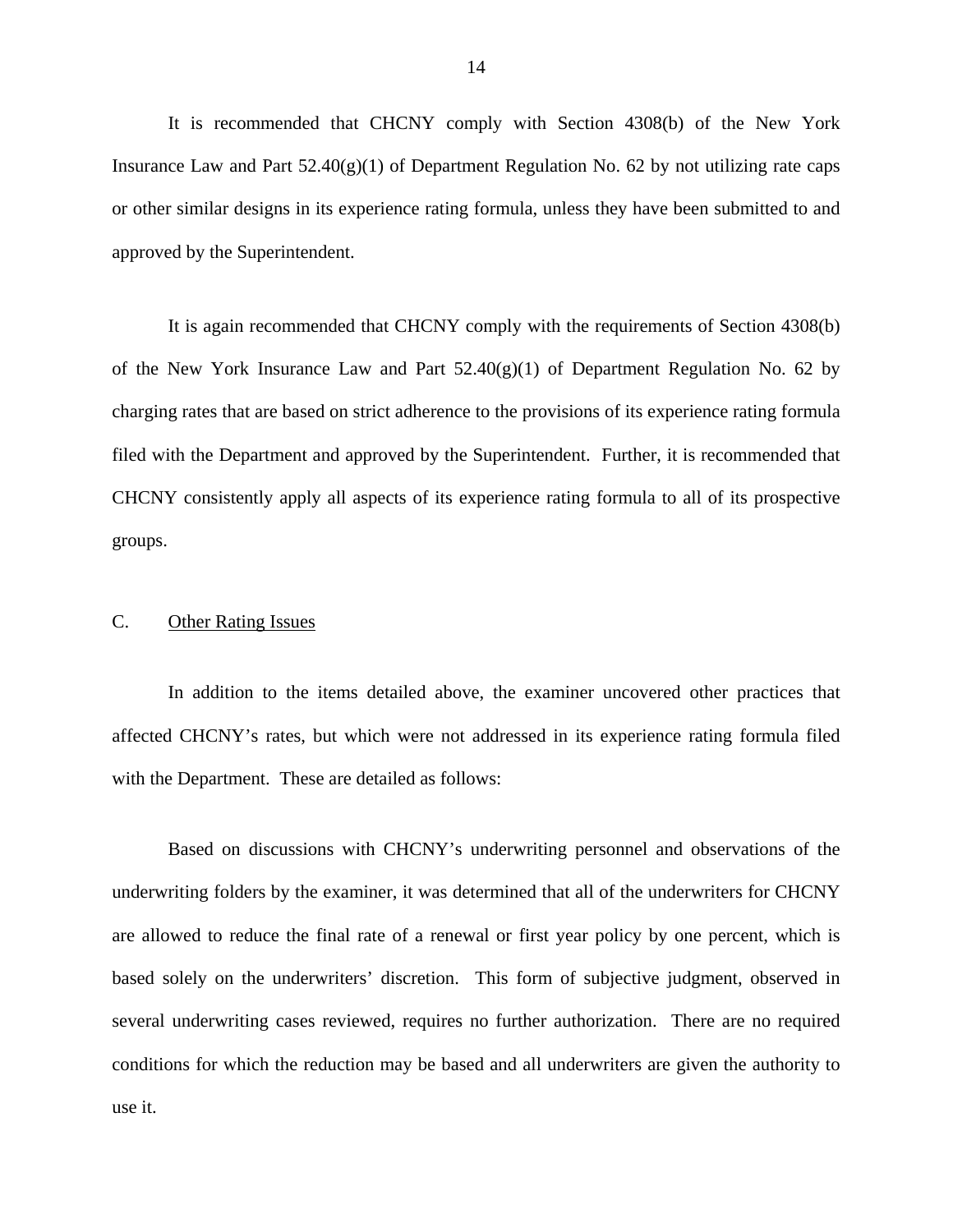It is again recommended that the Plan comply with the requirements of Section 4308(b) of the New York Insurance Law and Part  $52.40(g)(1)$  of Department Regulation No. 62, by not utilizing any feature of its large group experience rating formula unless it has been approved by the Department.

Several of the groups in the sample reviewed by the examiner involved groups/members that were located in multiple states. During the review of the rate calculations it was noted that filed rates from these various states were blended into one aggregate rate, using each state's per member per month (PM/PM) data as the basis. According to the Plan, this is done upon the request of the group(s) since this procedure provides for a much less complicated premium billing statement. These "consolidated" premiums are paid directly to Connecticut General Life Insurance Company ("CGLIC"), which under a service agreement with CHCNY, processes and allocates the respective share of premiums back to the CHCNY, and if applicable, other CIGNA health plans.

 York, when compared to other states. It was determined that the premiums which were based upon these "blended rates" were passed on to CHCNY without regard to the actual rate filed by CHCNY (and the other CIGNA health plans). Therefore, in cases where these blended rates were applied, the rate/premium allocated back to CHCNY was not in conformity with its filed rating formula. Further, since this blended rate was based upon the average rate for multiple states, the Plan's applied rate generally resulted in lower premiums since premium rates and medical expenses tend to be higher in New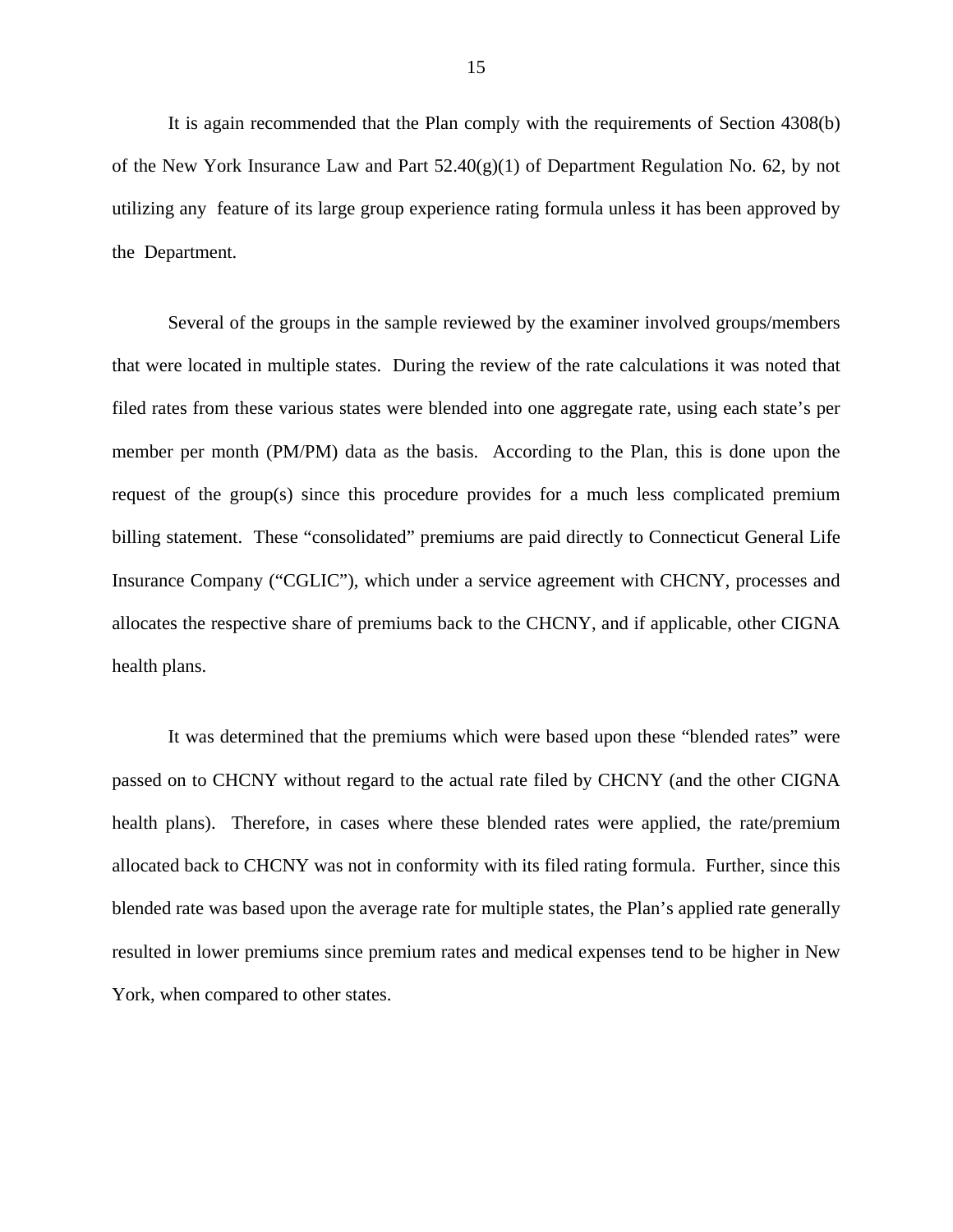It is recommended that all CHCNY accounts that incorporated blended rates with members of its holding company system be reviewed, and where applicable, the difference between the actual premium received by CHCNY and the premium determined by the Plan's rating formula be remitted to CHCNY, with interest.

It is again recommended that CHCNY comply with the requirements of Section 4308(b) of the New York Insurance Law and Part  $52.40(g)(1)$  of Department Regulation No. 62 by charging rates that are based on strict adherence to the provisions of its experience rating formula filed with and approved by the Department.

Part 98-1.10(a) of the Administrative Rules and Regulations of the Health Department (10 NYCRR 98-1.10) states in pertinent part:

> "(a) Transactions within a holding company system to which a controlled HMO is a party shall be subject to the following guidelines:

> (1) the terms of the financial transaction shall be fair and equitable to the HMO at the time of the transaction;

(2) charges or fees for services performed shall be reasonable; and

(3) expenses incurred and payments received shall be allocated to the HMO on an equitable basis in conformity with customary accounting practices consistently applied."

The aforementioned misallocation of blended premiums appears to indicate that the Plan and members of its holding company system were not acting in compliance with the requirements of Part 98-1.10(a) of the Administrative Rules and Regulations of the Health Department (10 NYCRR 98-1.10).

It is recommended that the Plan and members of its holding company system act in accordance with the requirements of Part 98-1.10(a) of the Administrative Rules and Regulations of the Health Department.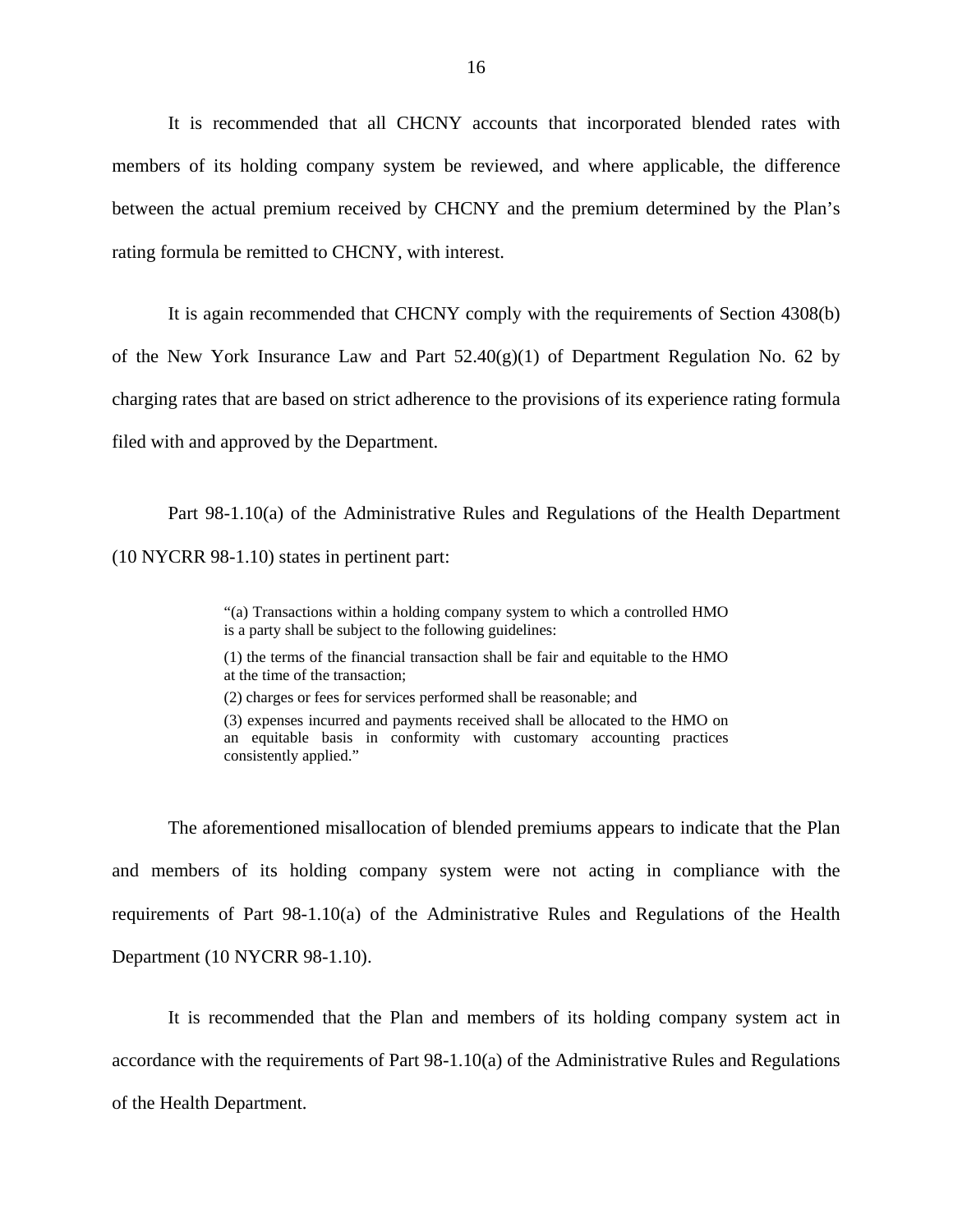#### **5. COMMISSION ISSUES**

<span id="page-18-0"></span>As part of the examination of rates, a review was conducted in regard to CHCNY's compliance with statutes regarding the payment of commissions.

#### Section 308 Submissions

A. Section 308 Submissions<br>The Insurance Department made two separate requests to all health maintenance organizations regulated by it, including CHCNY, to provide certain information regarding its agents and brokers compensation, in regard to the four percent (4%) limitation prescribed by Part 52.42(e) of Department Regulation No. 62 (11 NYCRR 52.42(e)), which states in part:

> "…A health maintenance organization (HMO) issued a certificate of authority pursuant to article 44 of the Public Health Law… may, as authorized by 10 NYCRR Part 98, pay commissions or fees to a licensed insurance broker… No licensed insurance broker shall receive such commissions or fees from an HMO, unless the HMO has filed the actual rate to be paid and included the anticipated expenses for such payments to insurance brokers in its application to amend its community premium rates pursuant to the provisions of section 4308 of the Insurance Law. Such rate shall be incorporated into the HMO's premium rate manual. The actual rate per annum may not exceed four percent of the HMO's approved premium for the contract sold."

The responses provided by CHCNY included a signed attestation under Section 308 of the New York Insurance Law, confirming the accuracy and completeness of the information provided to the Department.

Section 308(a) of the New York Insurance Law states in part:

 transactions or condition or any matter connected therewith. Every corporation "The superintendent may also address to any health maintenance organization or its officers or any authorized insurer or its officers any inquiry in relation to its or person so addressed shall reply in writing to such inquiry promptly and truthfully, and such reply shall be, if required by the superintendent, subscribed by such individual, or by such officer or officers of a corporation, as he shall designate, and affirmed by them as true under the penalties of perjury…"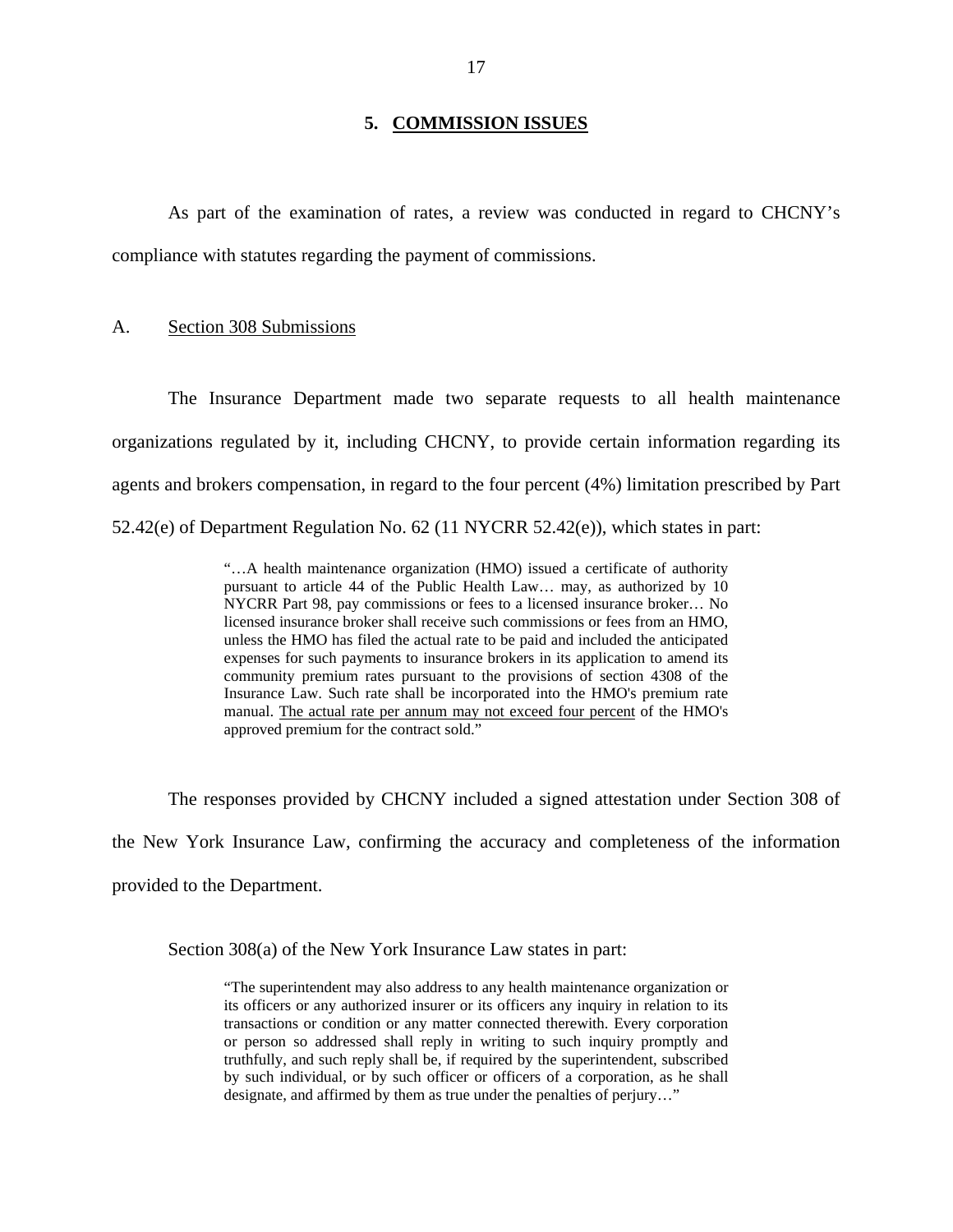<span id="page-19-0"></span>The information submitted by CHCNY in response to the Department's requests showed that the Plan paid violated Part 52.42(e) of Department Regulation No. 62, when it paid commissions in excess of the abovementioned four percent (4%) statutory limitation to agents/brokers in 336, 289 and 166 instances, during the years 2002, 2003 and 2004, respectively.

It is recommended that the Plan comply with the 4% commission limitation prescribed by Part 52.42(e) of Department Regulation No. 62.

In response to the Department's finding that CHCNY violated Part 52.42(e) of Department Regulation No. 62, CHCNY sent letters to its producers notifying them that as of April 5, 2005 (the date of the letter), CHCNY would no longer pay compensation, in any form, in excess of four percent for any membership covered by CHCNY. CHCNY also provided the Department with documents showing that the Plan initiated various procedures and controls to ensure its compliance with the aforementioned commission limit. However, the Department did not conduct a verification of these procedures and controls.

#### **Excess Commissions**

B. Excess Commissions<br>For its New York large group experience rated accounts, the Plan has a 2.5% commission rate built into its rating formula filed with the Department. According to the Plan, the 2.5% commission rate represents an average commission for all New York groups. A review of commission rates for the sampled contracts showed that actual commission rates varied from 0% to 8%. It should be noted that all groups paid at least 2.5% in commissions (as the 2.5% commission rate was "built into the rate") even if the actual commission agreement called for less than 2.5%.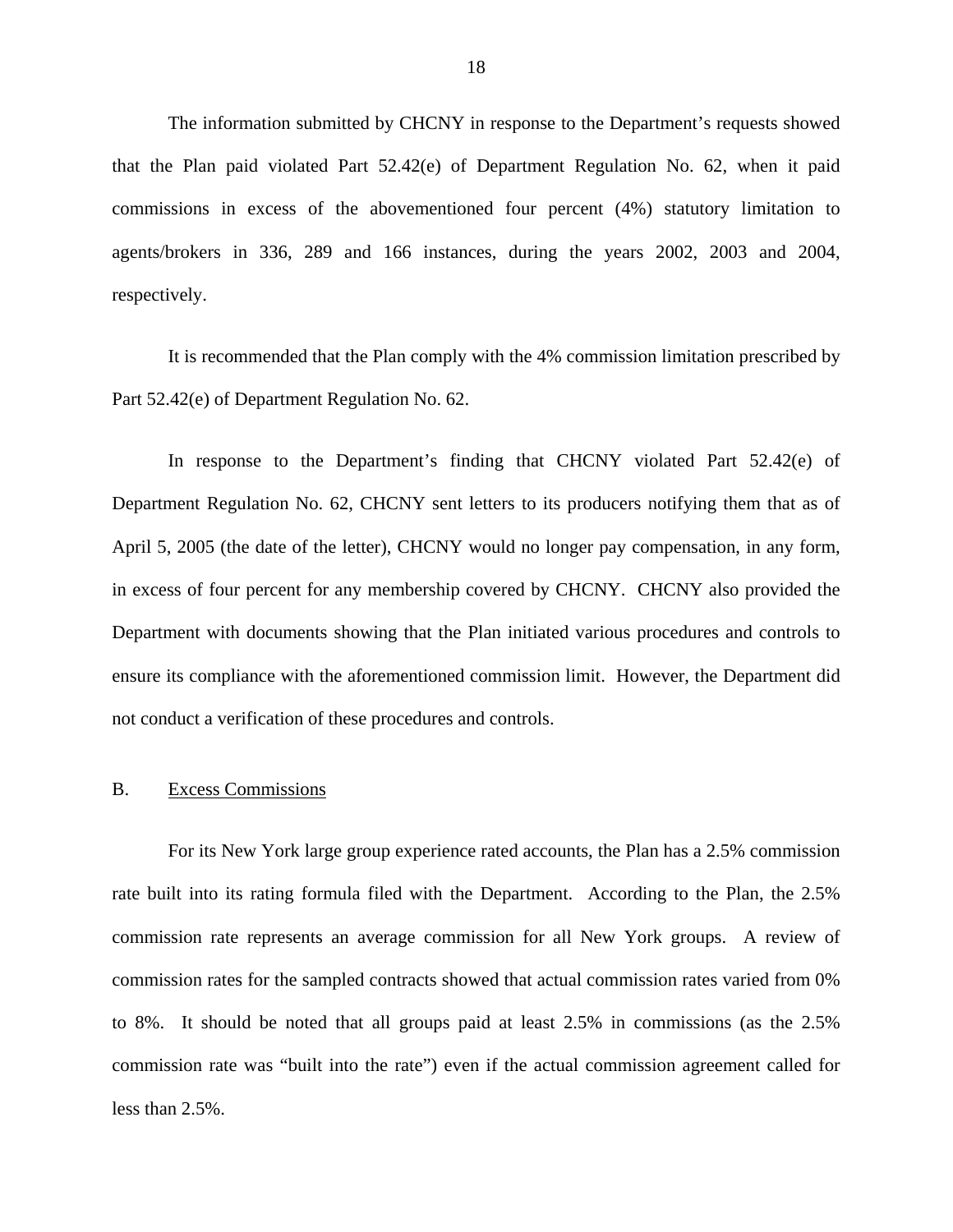For policies with commission rates over 4%, the groups paid for the excess over 4% through indirect increases in premium rates. For these cases, the Plan did not disclose the actual commission rate being charged to the groups. In several cases, the group's application form showed an initial request for 4% commissions; however, a review of the group's underwriting correspondence files showed that the broker later requested a higher commission rate. A review of the files showed that the actual commissions charged were increased to more than 4 percent. In these instances the Plan did not notify the groups of the "excess commission" (over 4%) that was charged to them. Therefore, the groups were unaware of this "excess" commission charge, as the premium bill did not separate premium and commission charges.

Further, during the review of one underwriting file, the examiner discovered that the underwriter acknowledged that the broker, on its own accord, will "load the rates" to include an additional 3% commission in order to get 7%. The group's rate application in the file indicated a commission rate of 4%, however, the commission agreement between the Plan and the broker called for a commission rate of 7%. The examiner asked the Plan to comment on this matter, but it did not respond to this issue.

It is recommended that the Plan disclose the actual commission rate incorporated into its premiums charged and that its enrolled groups be made aware of the actual commission rate they are paying.

In another case where the application showed a commission rate of 4%, the broker requested a commission rate of 8%, and specifically requested that CHCNY not disclose this on the rate sheet. The examiner observed that the agreement between CHCNY and the broker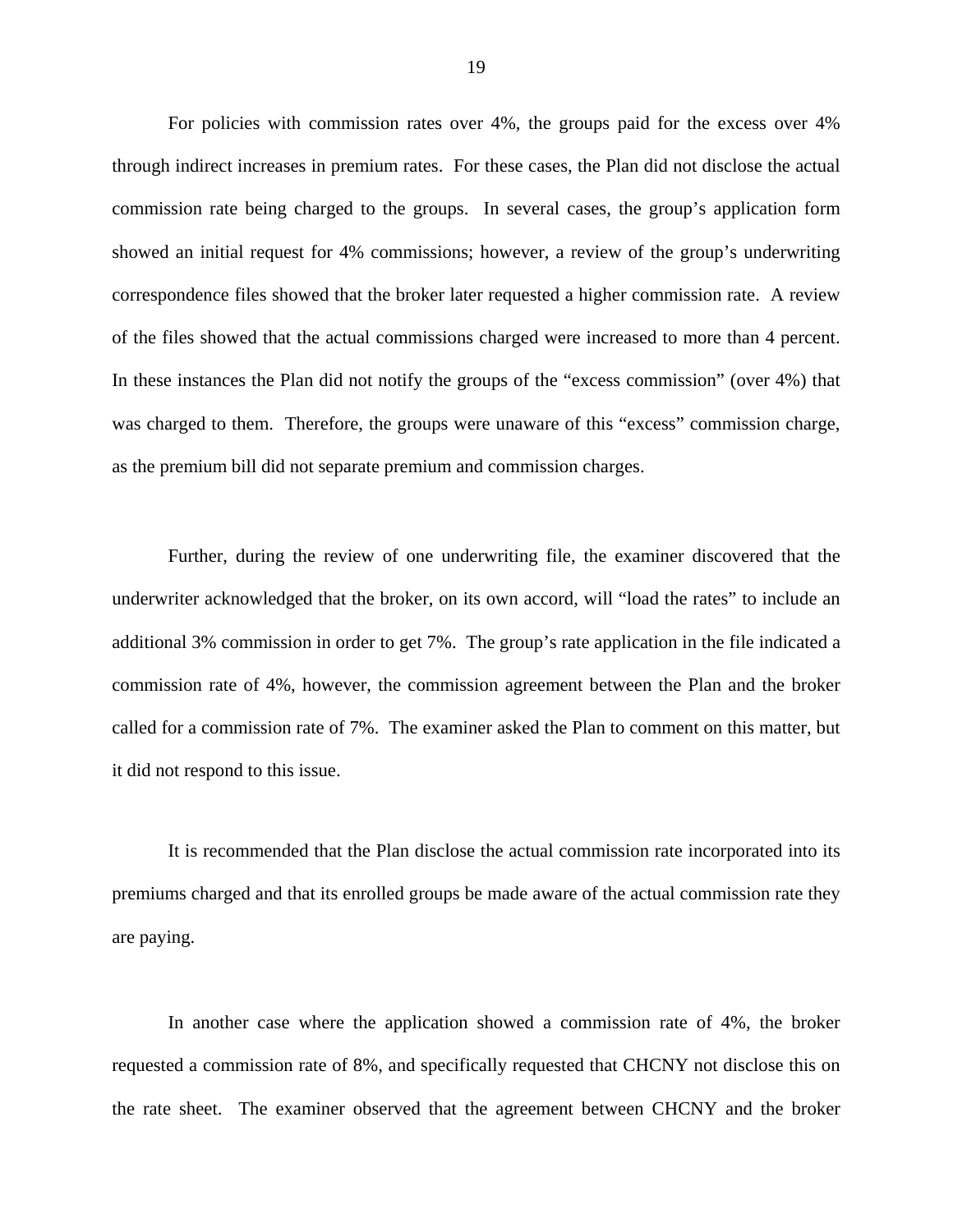called for an 8% commission rate. The Plan stated that it did not know if the group was aware of the (higher) commission rate it was being charged.

These actions appear to be violative of Section 4308(b) of the New York Insurance Law and Department Regulation No. 62 (11 NYCRR 52), enumerated above, in regard to CHCNY's filed rate plan with the Department. In addition to these statutory violations, the apparent impropriety of allowing the brokers to charge excess commissions on the premiums billed may subject CHCNY to sanctions for contract violations and failure to act within its fiduciary requirements.

It is again recommended that the Plan comply with the 4% commission limitation prescribed by Part 52.42(e) of Department Regulation No. 62.

It is further recommended that CHCNY's board conduct an investigation of the practices detailed above to determine whether any misconduct took place in negotiating rates and determining/charging related commission rates. A copy of such investigation should be provided to this Department within ninety days of the filing of this report on examination.

Additionally, commissions are built into CHCNY's premium rate schedules, thus any change to the commission component could indirectly change the rate charged to CHCNY's policyholders. Consequently, any resulting rate change could be considered charging an unfiled rate and be deemed violative of Section 4308(b) of the New York Insurance Law and Part 52.40 of Department Regulation No. 62 (11 NYCRR 52.40).

It is again recommended that CHCNY comply with the provisions of Section 4308(b) of the New York Insurance Law and Part 52.40 of Department Regulation No. 62.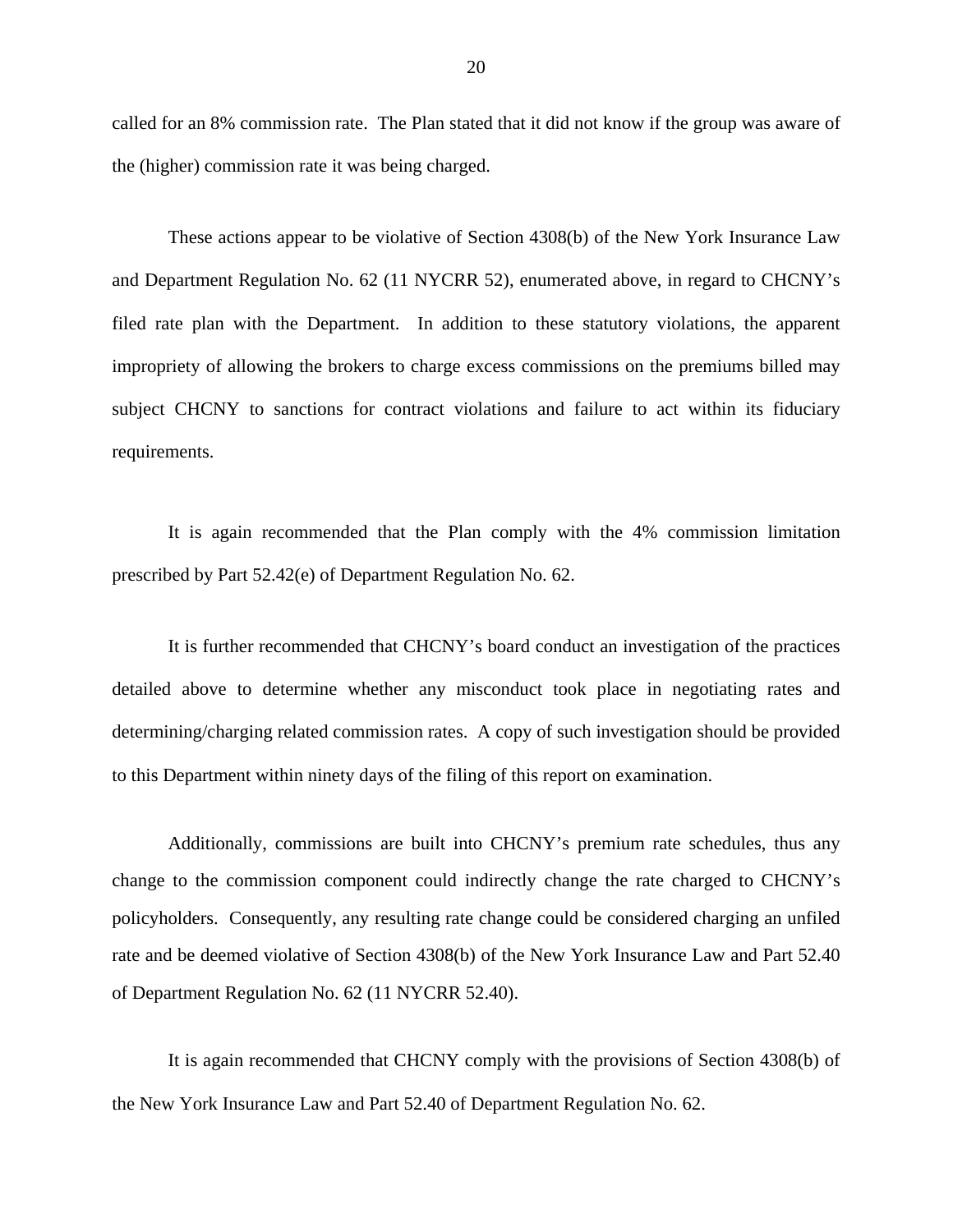#### <span id="page-22-0"></span>**6. CIRCULAR LETTER NO. 9 (1999) - ADOPTION OF PROCEDURE MANUALS**

Circular Letter No. 9 (1999), dated May 25, 1999, "Adoption of Procedure Manuals", was issued to Article 43 Corporations, Public Health Law Article 44 Health Maintenance Organizations and insurers licensed to write health insurance in New York State. The Circular Letter states in part:

> "It is recommended that the board obtain the following certifications annually: (i) from either the company's director of internal audit or independent CPA that the responsible officers have implemented the procedures adopted by the board, and (ii) from the company's general counsel a statement that the company's current claims adjudication procedures, including those set forth in the current claims manual, are in accordance with applicable statutes, rules and regulations..."

The Circular Letter further states in part:

"Of equal importance is the adoption of written procedures to enable the board to assure itself that the company's operations in other key areas are being conducted in accordance with applicable statutes, rules and regulations.

Examples of additional key areas include: …<u>underwriting and rating</u>…"<br>CHCNY was unable to provide the examiner with any of the certifications required by the aforementioned Circular Letter, for any year during the examination period. Further, the extensive findings contained in this report substantiate that the Plan's underwriting and rating procedures, and the oversight of such procedures, are significantly lacking.

It is recommended that the board of directors of CHCNY obtain the appropriate annual certifications required by Circular Letter No. 9 (1999).

It is further recommended that the board of directors of CHCNY directly supervise the corrections and implementation of the processes necessary to have the Plan comply with the recommendations made in this report. Evidence of such oversight should be documented in the minutes of the board of director meetings.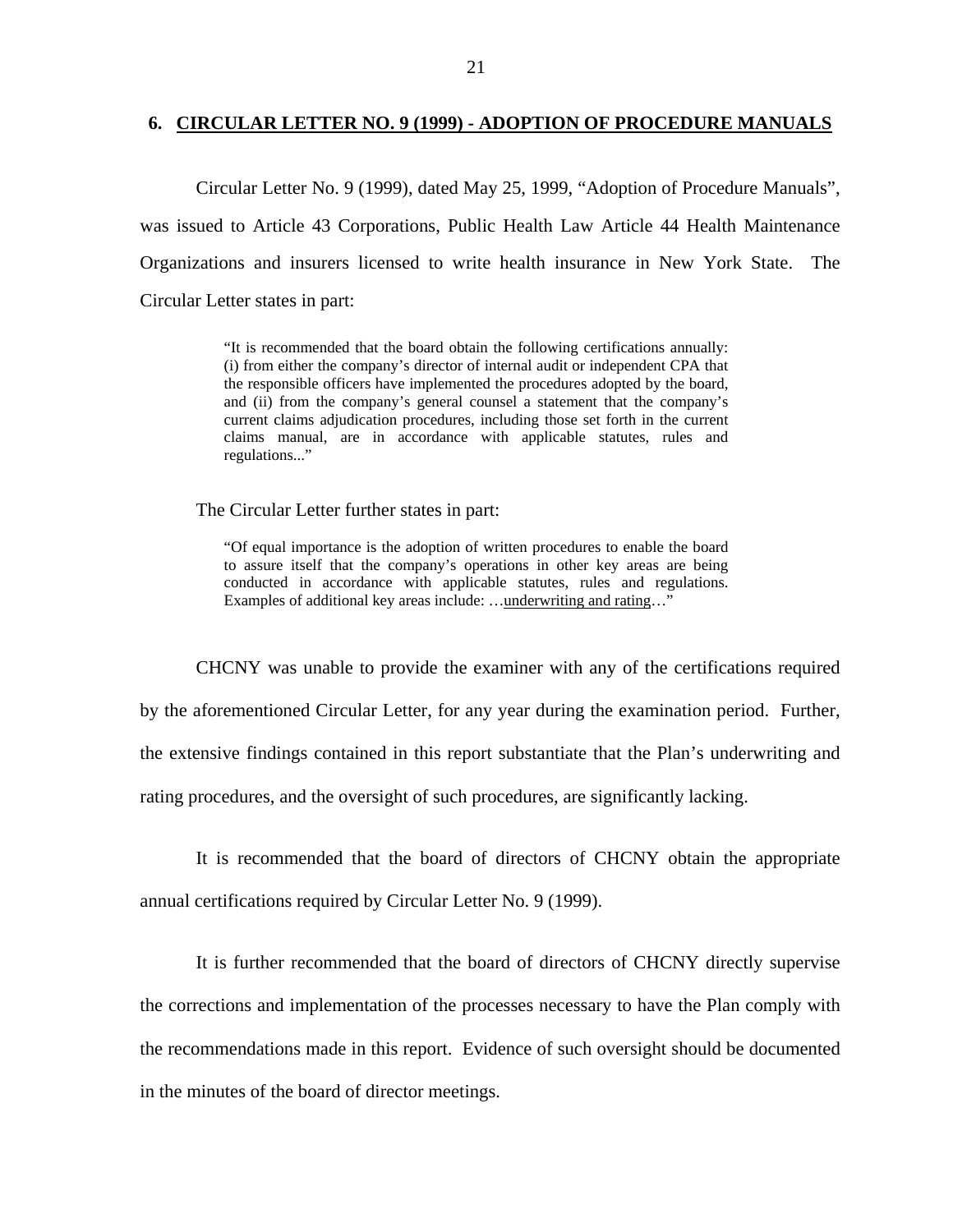#### <span id="page-23-0"></span>**7. CIRCULAR LETTER NO. 26 (2000) - POINT-OF-SERVICE PRODUCTS**

Circular Letter No. 26 (2000) - "Point-of-Service Products" (POS), dated August 3, 2000, was issued to Article 43 Corporations, Public Health Law Article 44 Health Maintenance Organizations and insurers licensed to write health insurance in New York. It states in pertinent part:

> "…To permit HMOs to better compete in the large group POS marketplace and to address the inappropriateness of using a rating methodology which combines a community rated component with an experience rated component the Department hereby repeals Circular Letter No. 13 (1999) and in its place issues the following guidelines for HMOs and insurers who are writing POS products:

> 1. The board of directors of an HMO may adopt an experience rated formula for use in rating the in-network component of a large group POS product…

> Such formula shall be in keeping with the provisions of Insurance Law Section 4308(b), 10 NYCRR Part 98.5 and 11 NYCRR Part 52.40; and must be filed by the HMO and approved by the Superintendent pursuant to Section 4308(b) and Part 98.5."

CHCNY utilizes an experience rating formula for its POS product that blends experience-based rates (out-of-network benefits) with adjusted community rates (in-network benefits). However, CHCNY was unable to provide evidence that its board formally adopted an experience rated formula for use in rating the in-network component of its large group POS product, offered in conjunction with CGLIC.

It is recommended that CHCNY comply with the requirements of Circular Letter No.

26 (2000) by having its board of directors formally adopt an experience rated formula for

the use of rating the in-network component of its large group POS product.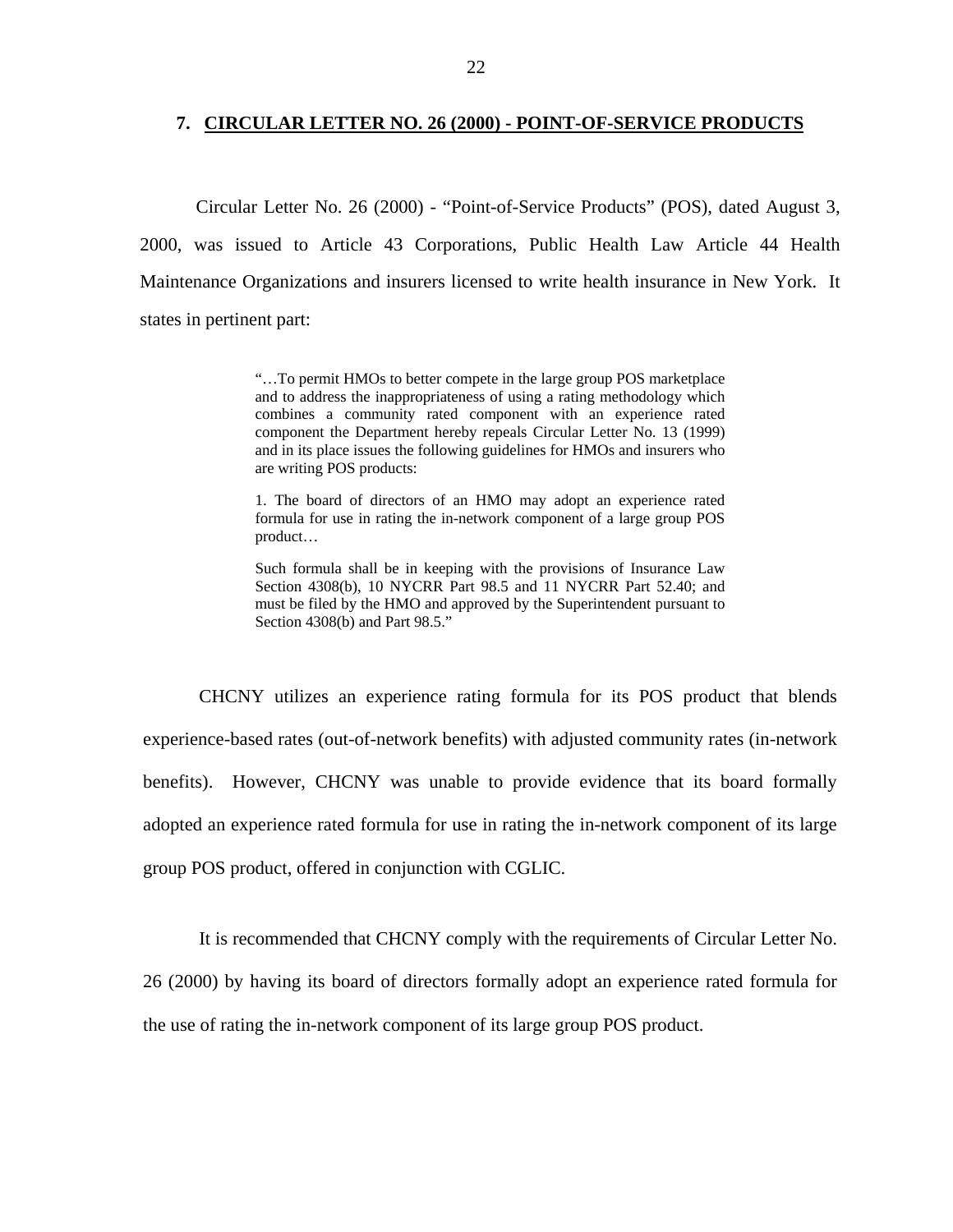#### **8. DEPARTMENT REGULATION NO. 152**

<span id="page-24-0"></span>Department Regulation No. 152 (11 NYCRR 243.2) - "Records required for examination purposes and retention period", mandates the various records and formats that insurers must maintain to document certain transactions. Specifically, Parts  $243.2(a)$  and  $(b)(iv)$  of Department Regulation No. 152 (11 NYCRR 243.2) state in pertinent part:

> any other section of the Insurance Law or other law, or any other provision of this "(a) In addition to any other requirement contained in Insurance Law Section 325, Title, every insurer shall maintain its claims, rating, underwriting marketing, complaint, financial, and producer licensing records, and such other records subject to examination by the superintendent, in accordance with the provisions of this Part.

(b) Except as otherwise required by law or regulation, an insurer shall maintain:

 underwriting of the contract or policy." (iv) Other information necessary for reconstructing the solicitation, rating, and

"recreate" the final rates. During the examiner's review of the large group experience rating process, it was noted that some of the underwriting files provided did not include all the pertinent documentation that supported the final rate calculation. It was noted that the Plan's underwriters frequently needed to search for relevant documents that were missing from the files, making it difficult for them to

In some cases, the rate renewal summary sheet did not reconcile to the actual rate utilized by the Plan. In addition, the underwriters had difficulty reconciling the calculations to the final rate, and in one case the underwriter was unable to explain a large rate reduction.

Further, it is the Plan's policy that the proper level of authorization be validated prior to the application of the underwriter's "Discretionary Scorecard" and usage of the "Bank Account", as detailed in Section 4B herein. Some of the underwriting files provided did not contain the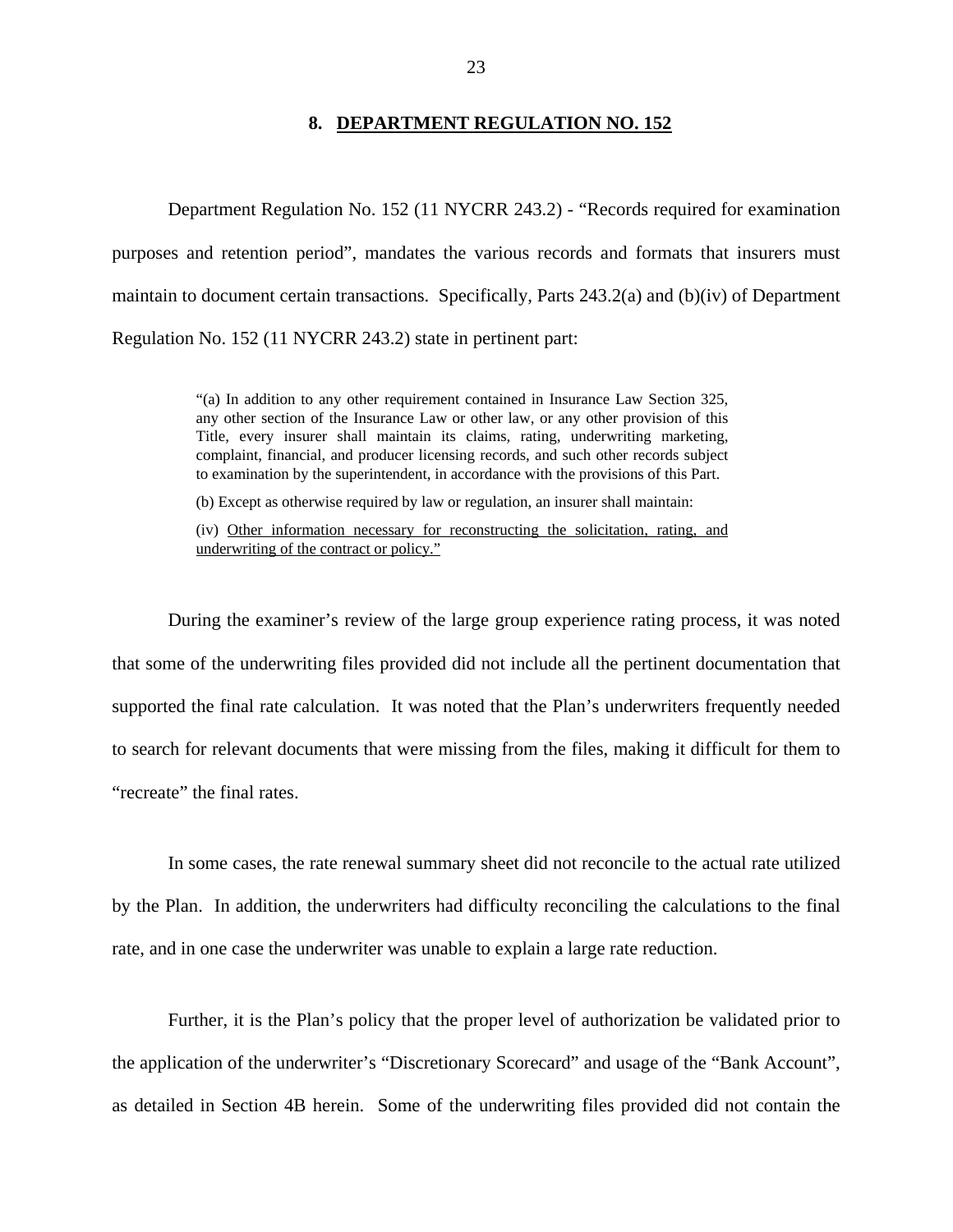proper authorization on cases where the "Discretionary Scorecard" and "Bank Account" were utilized.

It is recommended that the Plan comply with the requirements of Section 243.2(b)(iv) of Department Regulation No. 152 by maintaining complete and accurate underwriting files.

It is also recommended that the Plan comply with its policy by ensuring that proper authorization for rate changes be maintained in the underwriting files.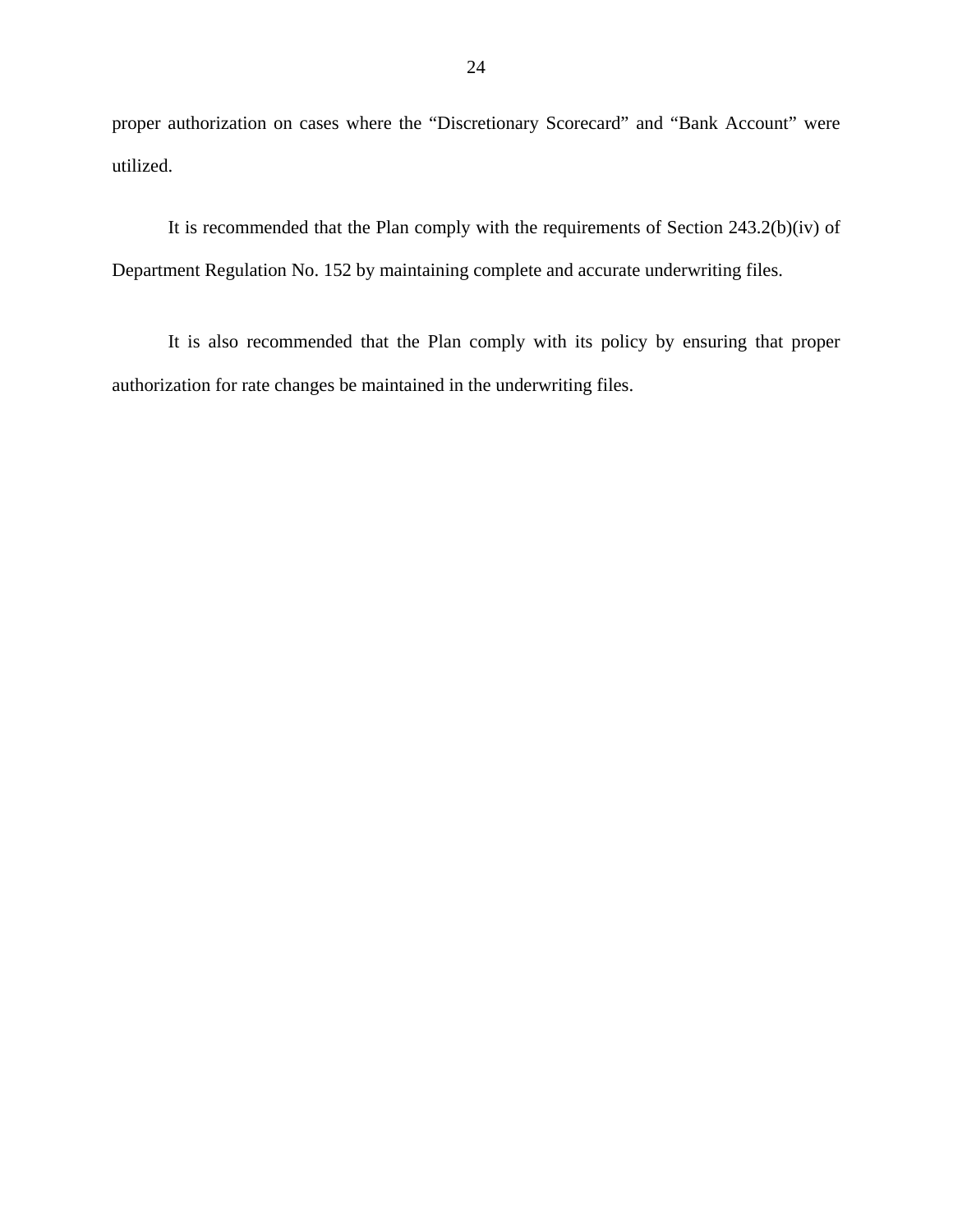## **9. SUMMARY OF COMMENTS AND RECOMMENDATIONS**

#### **ITEM NO. PAGE NO. PAGE NO.**

# A. Misapplication of Filed Formula

- i. It is recommended that CHCNY comply with the requirements of Section 4308(b) of the New York Insurance Law and Part  $52.40(g)(1)$  of Department Regulation No. 62 by utilizing the annual trend rates, stoploss pooling charges, retention percentages and credibility factors as contained in its formula submitted to and approved by the Superintendent.
- ii. It is recommended that CHCNY comply with the requirements of Section 4308(b) of the New York Insurance Law and Part  $52.40(g)(1)$  of Department Regulation No. 62 by charging rates that are based on strict adherence to the provisions of its experience rating formula filed with and approved by the Superintendent. 8

#### Deviation from Filed Formula

- B. Deviation from Filed Formula<br>i. It is recommended that CHCNY discontinue the use of any component of its large group experience rating process that was not filed with the Department and approved by the Superintendent. 13
	- ii. It is recommended that all features utilized by CHCNY during its rating of large group experience rated policies be filed with the Department for approval according to the requirements of Section 4308(b) of the New York Insurance Law and Part 52.40(g)(1) of Department Regulation No. 62. 13
	- iii. It is recommended that CHCNY consistently apply all aspects of its experience rating formula to all of its prospective groups. 13
	- iv. It is recommended that CHCNY comply with Section 4308(b) of the New York Insurance Law and Part  $52.40(g)(1)$  of Department Regulation No. 62 by not utilizing rate caps or other similar designs in its experience rating formula, unless they have been submitted to and approved by the Superintendent. 14

8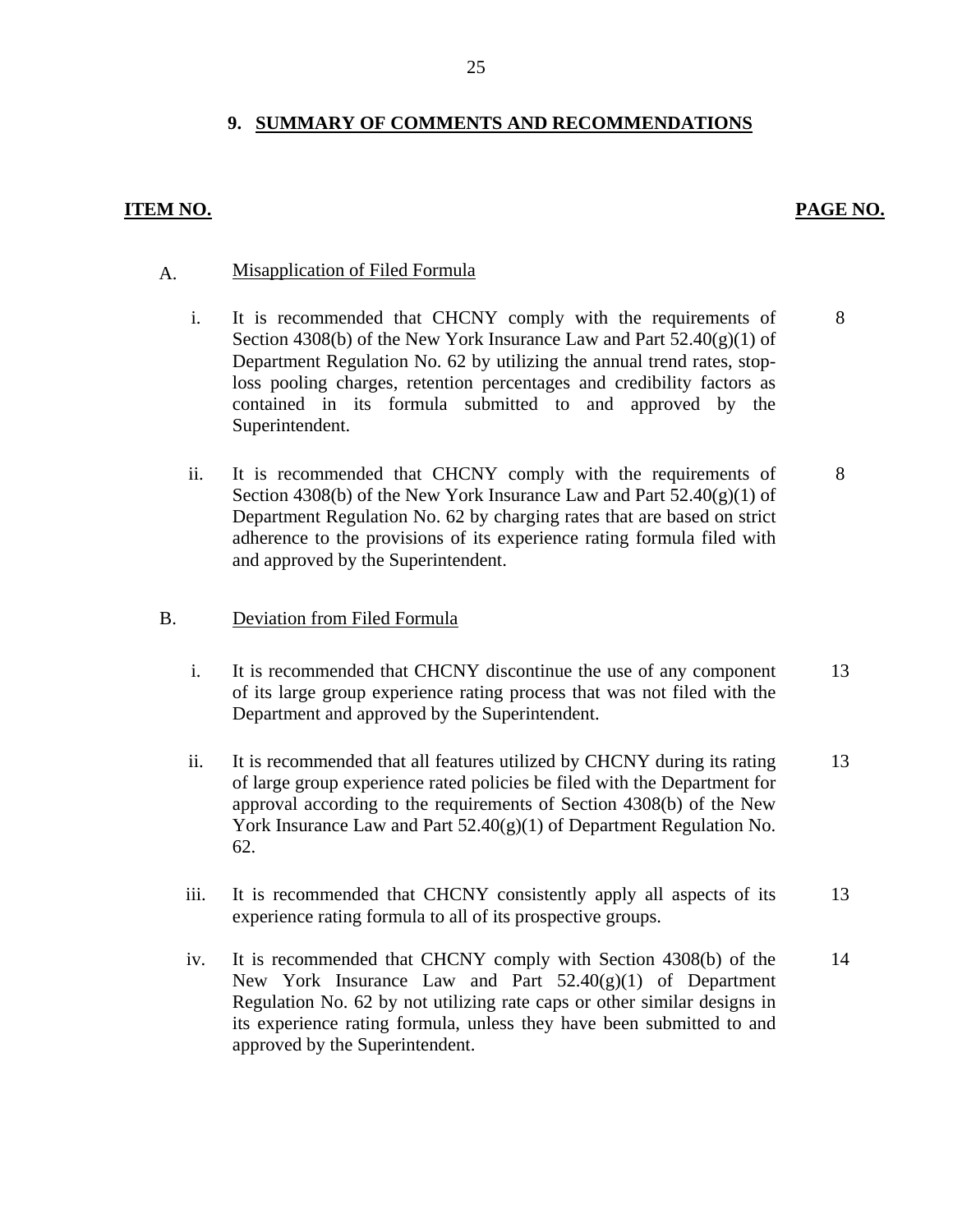### **ITEM NO. PAGE NO.**

 v. It is again recommended that CHCNY comply with the requirements of Section 4308(b) of the New York Insurance Law and Part  $52.40(g)(1)$  of Department Regulation No. 62 by charging rates that are based on strict adherence to the provisions of its experience rating formula filed with the Department and approved by the Superintendent. Further, it is recommended that CHCNY consistently apply all aspects of its experience rating formula to all of its prospective groups. 14

#### C. Other Ratings Issue

- i. It is again recommended that the Plan comply with the requirements of Section 4308(b) of the New York Insurance Law and Part  $52.40(g)(1)$  of Department Regulation No. 62, by not utilizing any feature of its large group experience rating formula unless it has been approved by the Department. 15
- ii. It is recommended that all CHCNY accounts that incorporated blended rates with members of its holding company system be reviewed, and where applicable, the difference between the actual premium received by CHCNY and the premium determined by the Plan's rating formula be remitted to CHCNY, with interest. 16
- iii. It is again recommended that CHCNY comply with the requirements of Section 4308(b) of the New York Insurance Law and Part  $52.40(g)(1)$  of Department Regulation No. 62 by charging rates that are based on strict adherence to the provisions of its experience rating formula filed with and approved by the Department. 16
- iv. It is recommended that the Plan and members of its holding company system act in accordance with the requirements of Part 98-1.10(a) of the Administrative Rules and Regulations of the Health Department. 16

#### D. Section 308 Submissions

It is recommended that the Plan comply with the 4% commission limitation prescribed by Part 52.42(e) of Department Regulation No. 62. 18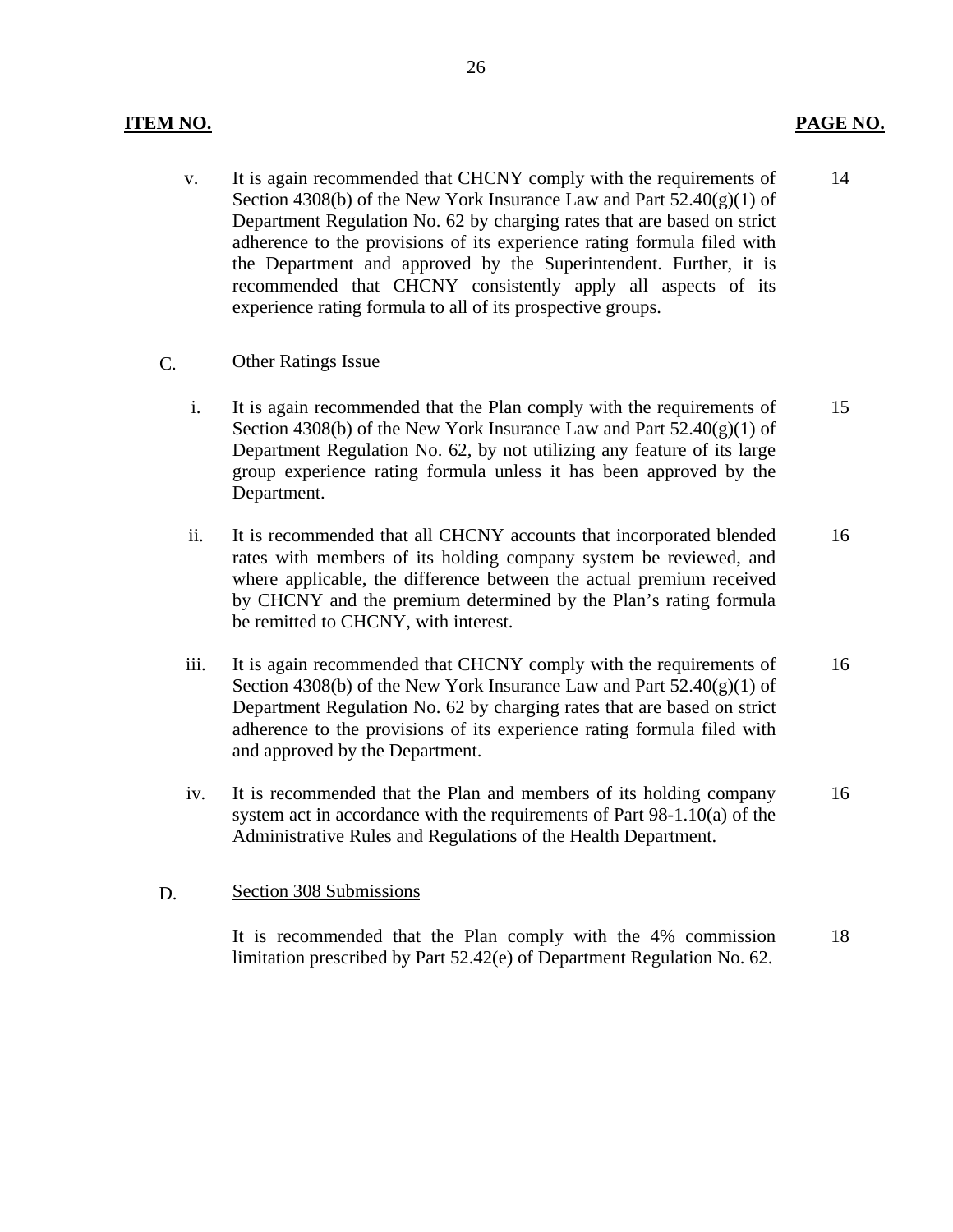18

In response to the Department's finding that CHCNY violated Part 52.42(e) of Department Regulation No. 62, CHCNY sent letters to its producers notifying them that as of April 5, 2005 (the date of the letter), CHCNY would no longer pay compensation, in any form, in excess of four percent for any membership covered by CHCNY. CHCNY also provided the Department with documents showing that the Plan initiated various procedures and controls to ensure its compliance with the aforementioned commission limit. However, the Department did not conduct a verification of these procedures and controls.

#### **Excess Commissions**

- E. Excess Commissions<br>i. It is recommended that the Plan disclose the actual commission rate incorporated into its premiums charged and that its enrolled groups be made aware of the actual commission rate they are paying. 19
	- ii. It is again recommended that the Plan comply with the 4% commission limitation prescribed by Part 52.42(e) of Department Regulation No. 62. 20
	- iii. It is further recommended that CHCNY's board conduct an investigation of the practices detailed above to determine whether any misconduct took place in negotiating rates and determining/charging related commission rates. A copy of such investigation should be provided to this Department within ninety days of the filing of this report on examination. 20
	- iv. It is again recommended that CHCNY comply with the provisions of Section 4308(b) of the New York Insurance Law and Part 52.40 of Department Regulation No. 62. 20
- Adoption of Procedure Manuals Circular Letter No. 9 (1999)
- F. Adoption of Procedure Manuals Circular Letter No. 9 (1999)<br>i. It is recommended that the board of directors of CHCNY obtain the appropriate annual certifications required by Circular Letter No. 9 (1999). 21
	- ii. It is further recommended that the board of directors of CHCNY directly supervise the corrections and implementation of the processes necessary to have the Plan comply with the recommendations made in this report. Evidence of such oversight should be documented in the minutes of the board of director meetings. 21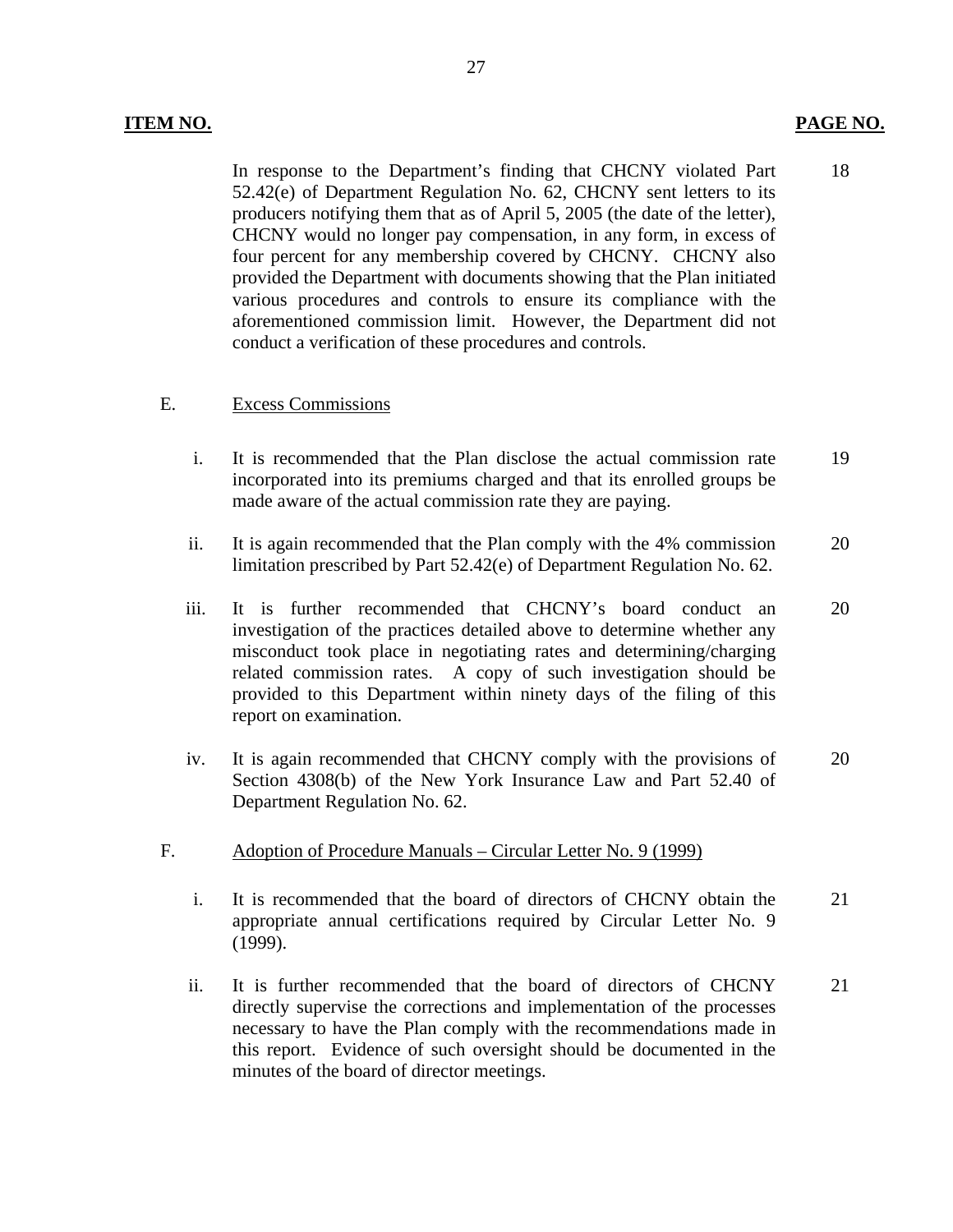#### <u> Point-of-Service Products – Circular Letter No. 26 (2000)</u>

G. Point-of-Service Products – Circular Letter No. 26 (2000)<br>It is recommended that CHCNY comply with the requirements of Circular Letter No. 26 (2000) by having its board of directors formally adopt an experience rated formula for the use of rating the in-network component of its large group POS product. 22

- H. Department Regulation No. 152
	- i. It is recommended that the Plan comply with the requirement of Section 243.2(b)(iv) of Department Regulation No. 152 by maintaining complete and accurate underwriting files. 24
	- ii. It is also recommended that the Plan comply with its policy by ensuring that proper authorization for rate changes be maintained in the underwriting files. 24